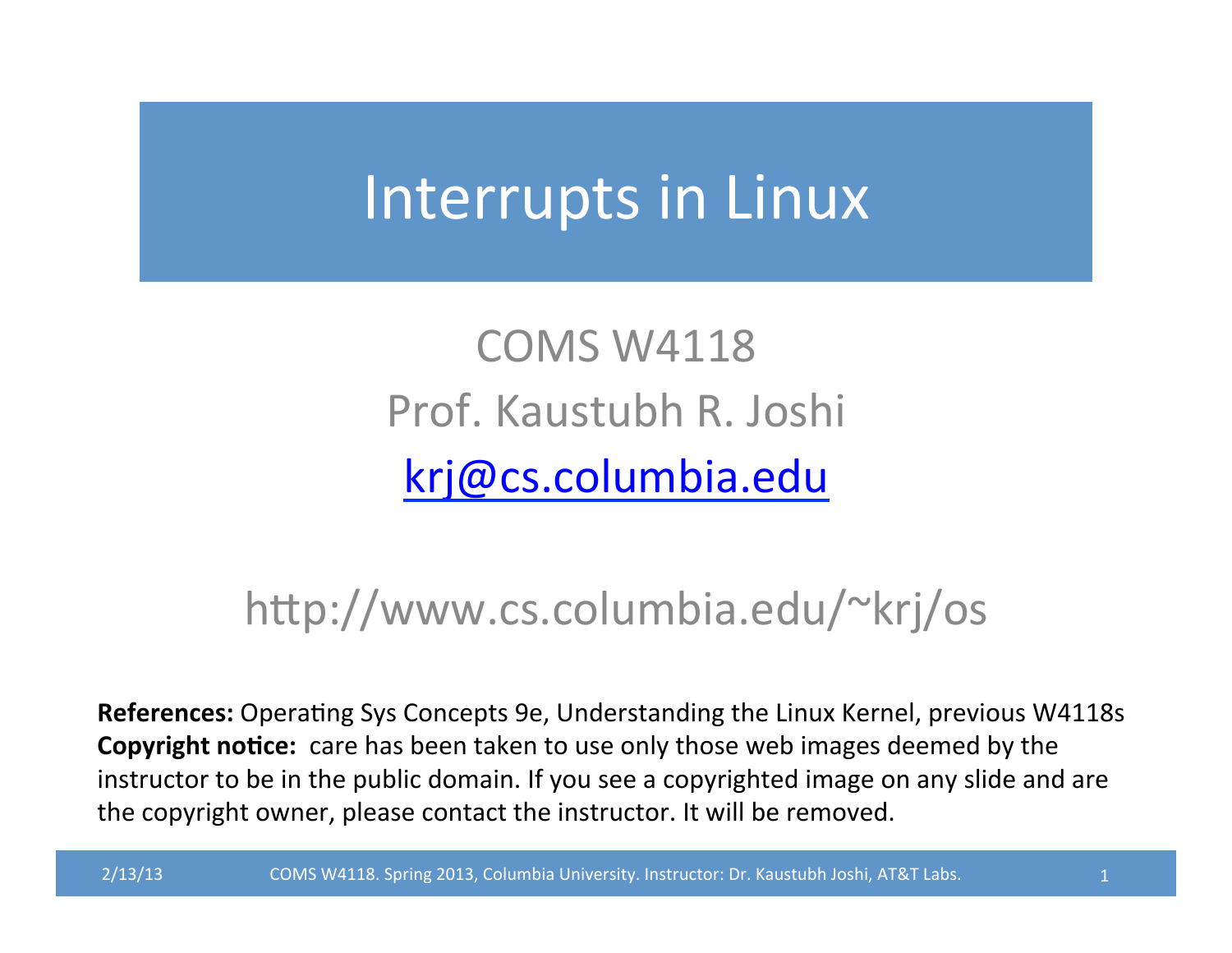## Why Interrupts?

- Devices require a prompt response from the CPU when various events occur, even when the CPU is busy running a program
- Need a mechanism for a device to "gain CPU's attention"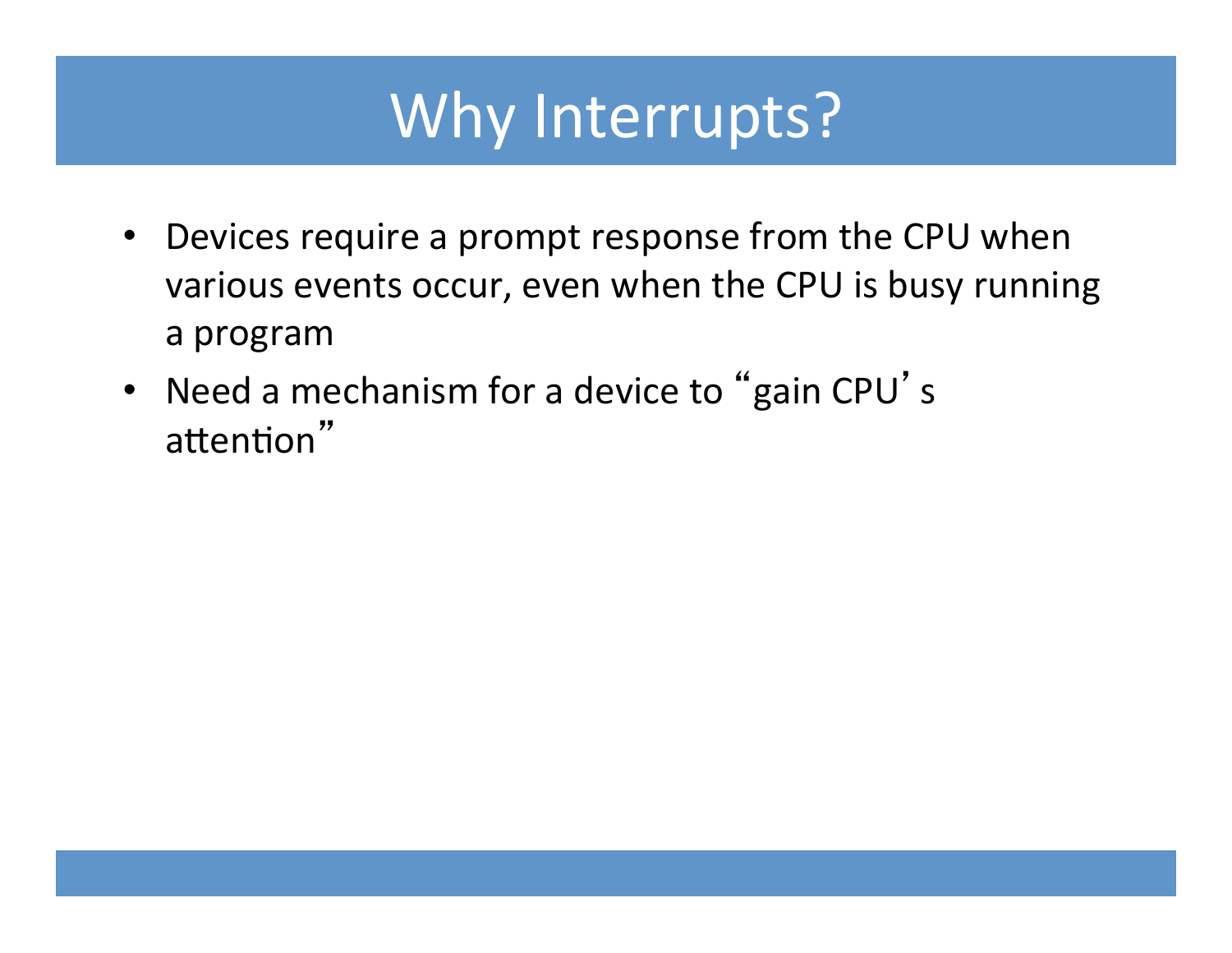## The Kernel as a Multithreaded Server

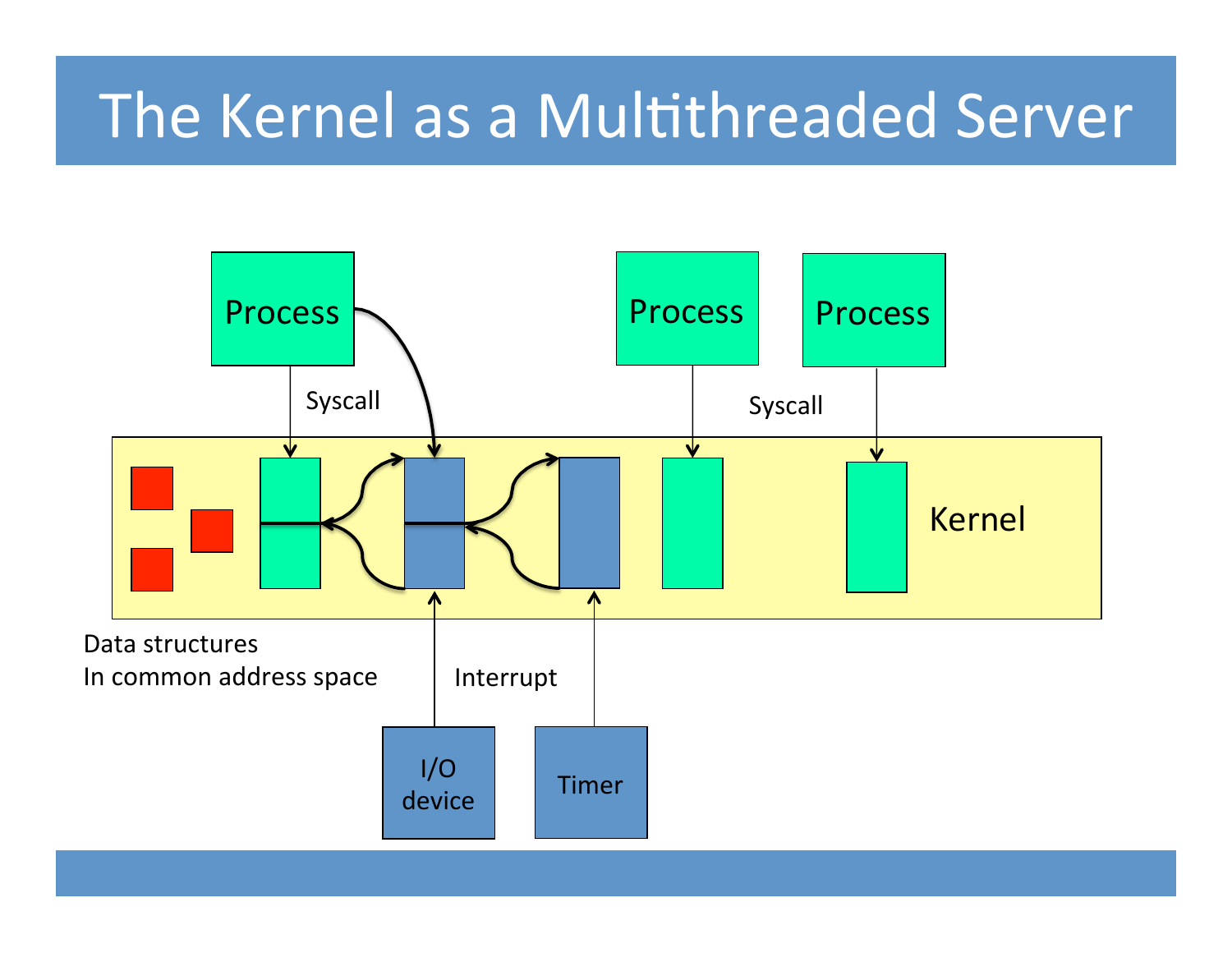#### Overview

- Interrupts and Exceptions
- Exception Types and Handling
- Interrupt Request Lines (IRQs)
- Programmable Interrupt Controllers (PIC)
- Interrupt Descriptor Table (IDT)
- Interrupt Handling
- SoftIRQs, Tasklets
- Work Queues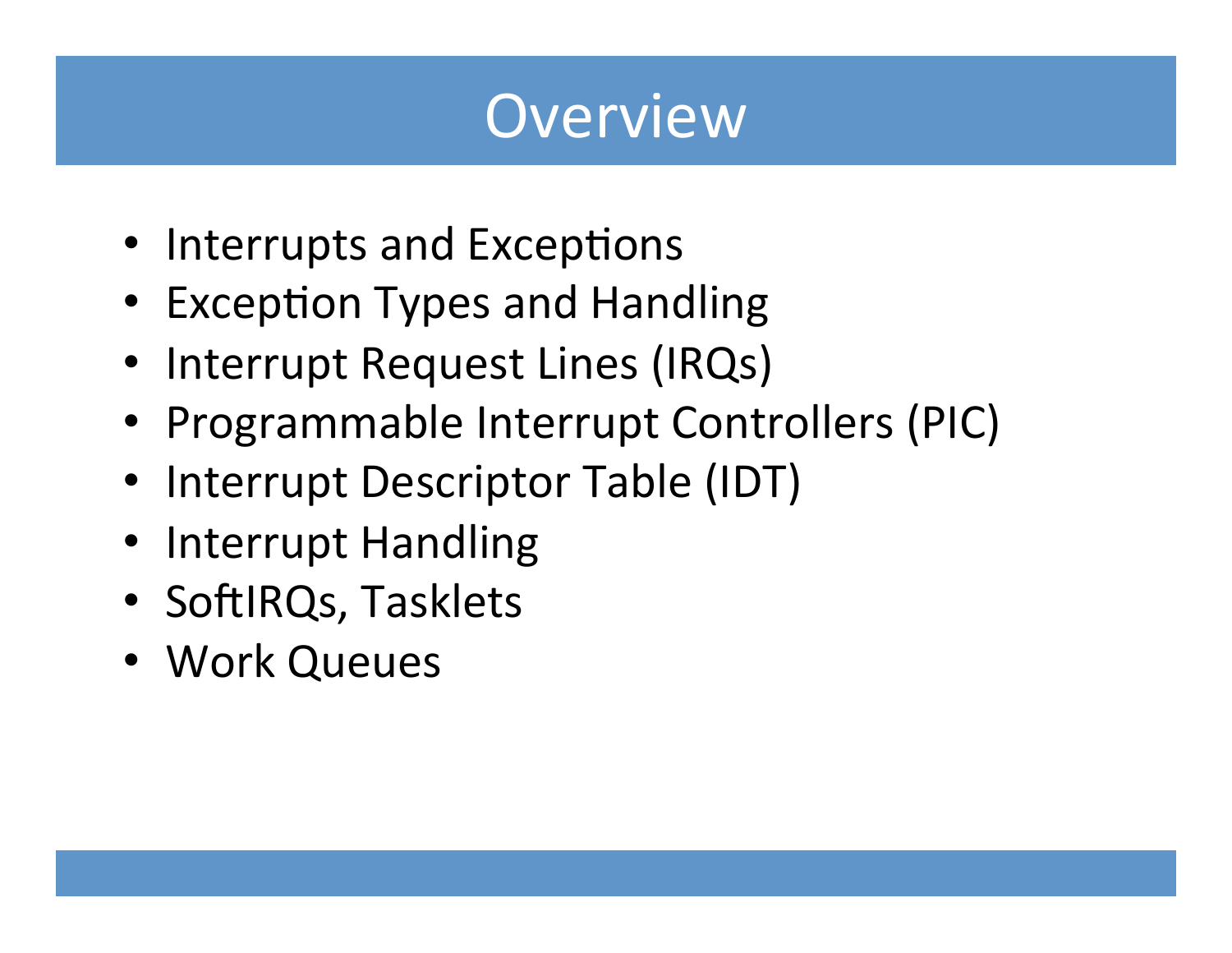#### Interrupts

- Forcibly change normal flow of control
- Similar to context switch (but lighter weight)
	- $-$  Hardware saves some context on stack; Includes interrupted instruction if restart needed
	- $-$  Enters kernel at a specific point; kernel then figures out which *interrupt handler* should run
	- $-$  Execution resumes with special "iret" instruction
- Many different types of interrupts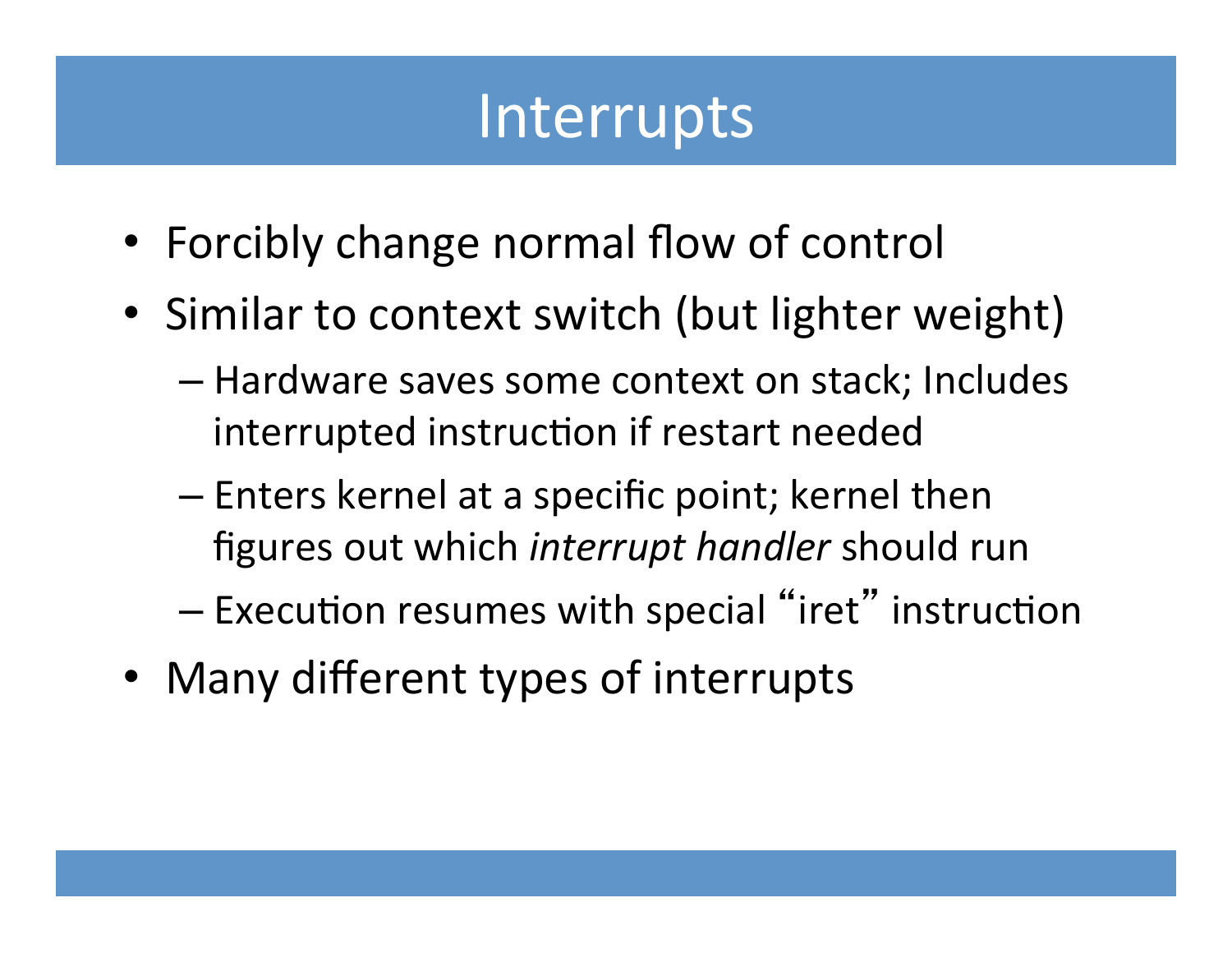## Types of Interrupts (x86 terminology)

- Asynchronous
	- $-$  From external source, such as I/O device
	- Not related to instruction being executed
- Synchronous (also called *exceptions*)
	- $-$  *Processor-detected* exceptions:
		- *Faults* correctable; offending instruction is *retried*
		- *Traps* often for debugging; instruction is *not* retried
		- *Aborts* major error (hardware failure)
	- $-$  *Programmed* exceptions:
		- Requests for kernel intervention (software intr/syscalls)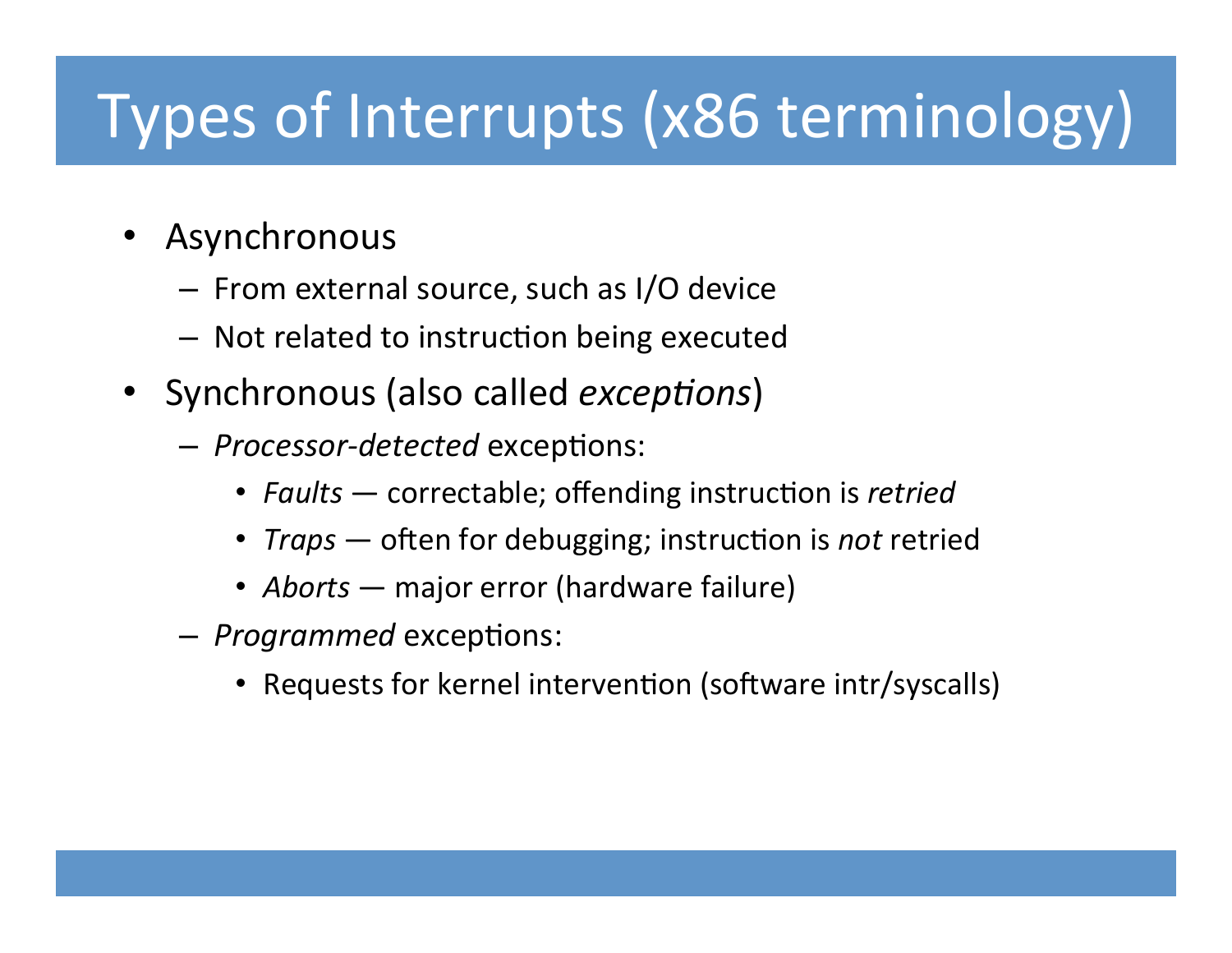## Faults

- Instruction would be illegal to execute
- Examples:
	- Writing to a memory segment marked 'read-only'
	- $-$  Reading from an unavailable memory segment (on disk)
	- Executing a 'privileged' instruction
- Detected *before* incrementing the IP
- The causes of 'faults' can often be 'fixed'
- If a 'problem' can be remedied, then the CPU can just resume its execution-cycle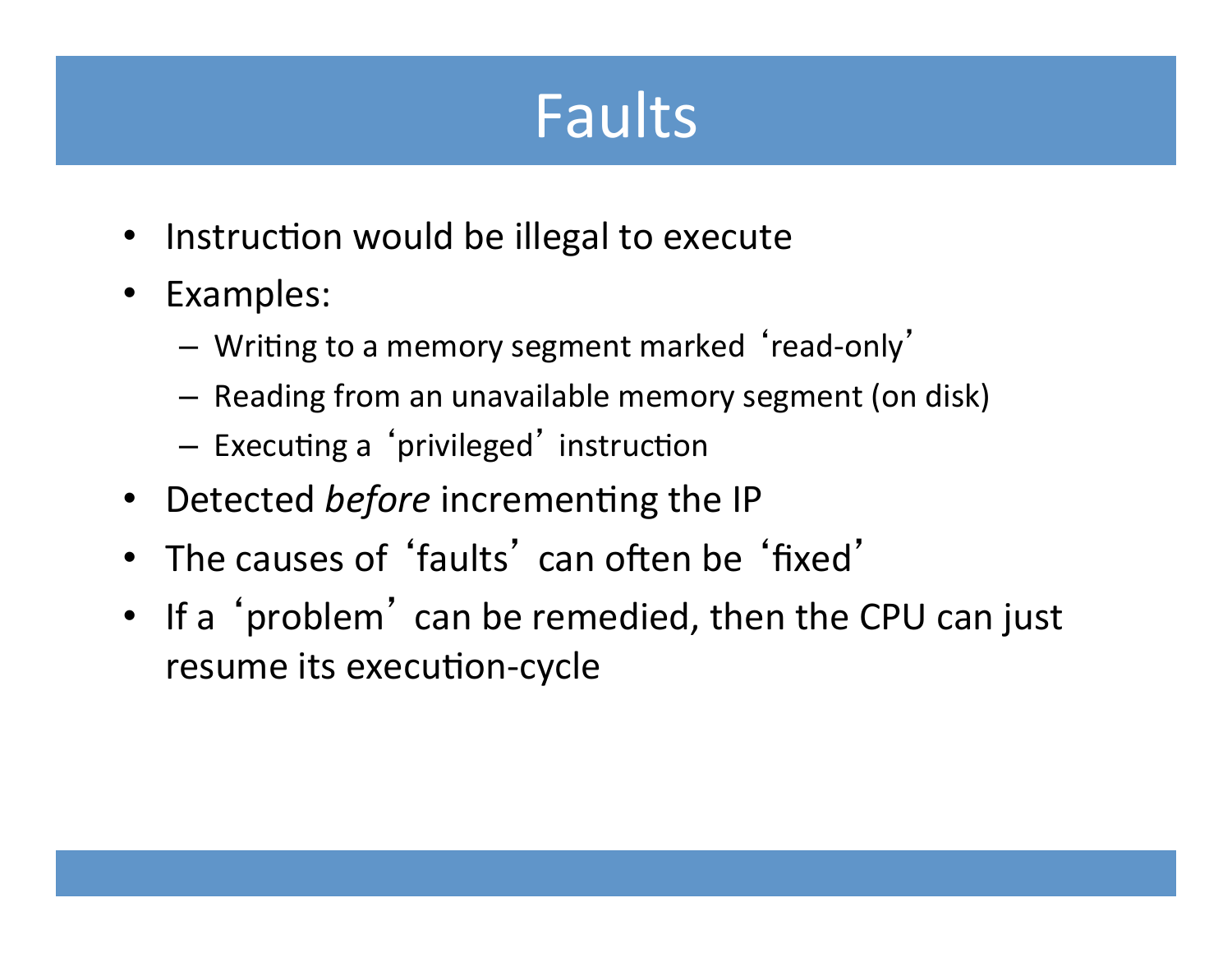#### Traps

- A CPU might have been programmed to automatically switch control to a 'debugger' program after it has executed an instruction
- That type of situation is known as a 'trap'
- It is activated *after* incrementing the IP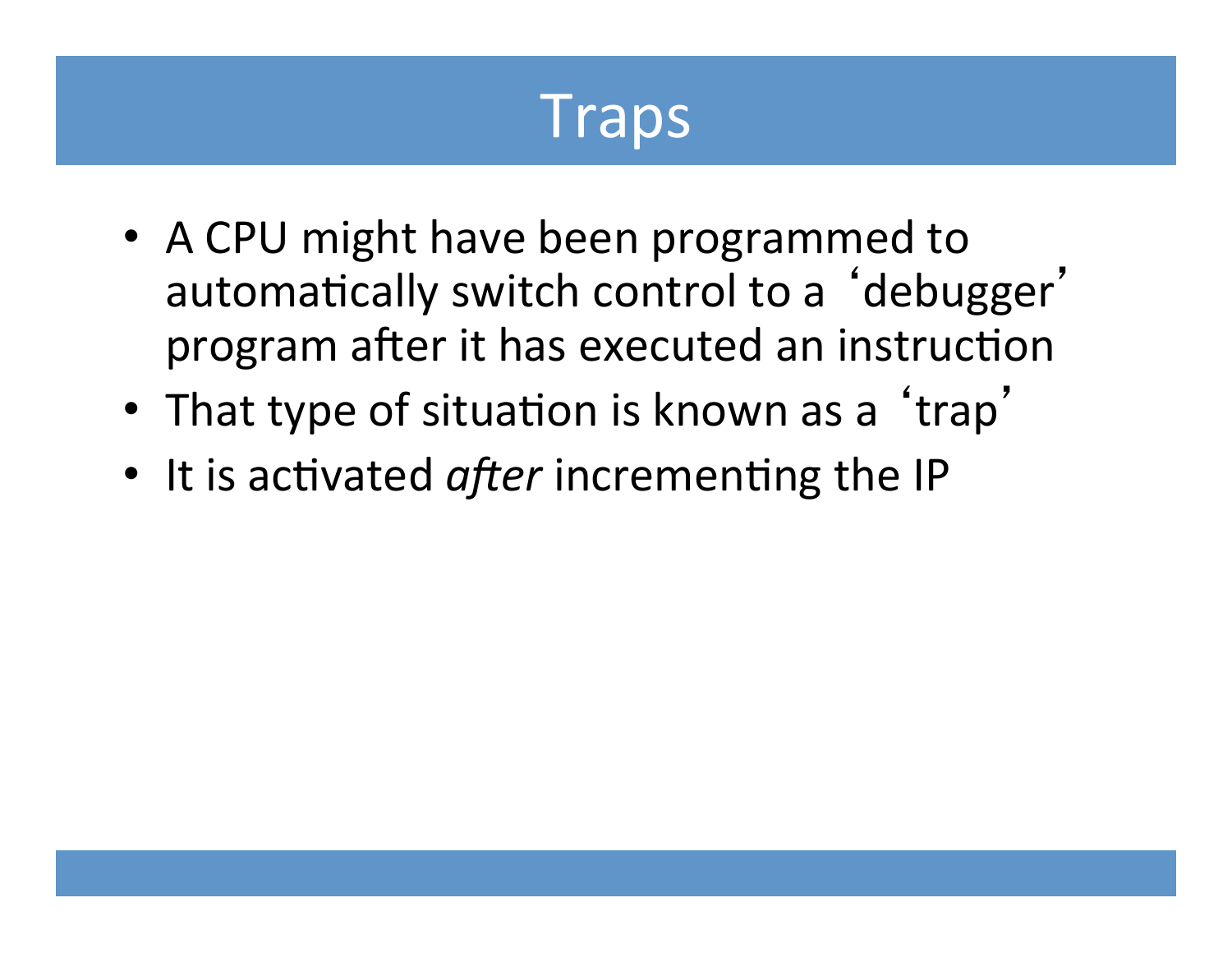#### **Error Exceptions**

- Most error exceptions divide by zero, invalid operation, illegal memory reference, etc.  $-$  translate directly into signals
- This isn't a coincidence...
- The kernel's job is fairly simple: send the appropriate signal to the current process
	- $-$  force\_sig(sig\_number, current);
- That will probably kill the process, but that's not the concern of the exception handler
- One important exception: page fault
- An exception can (infrequently) happen in the kernel
	- $-$  die(); // kernel oops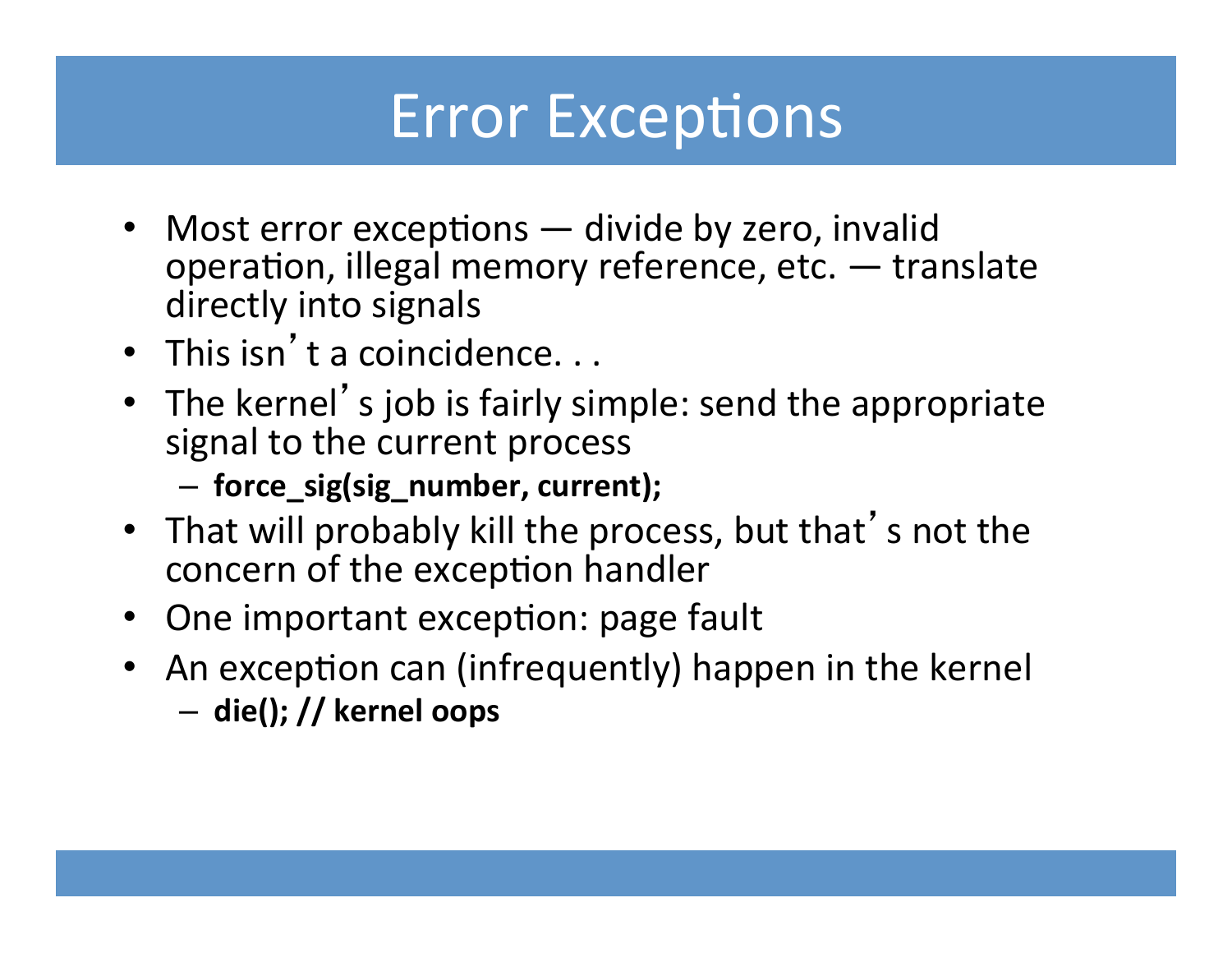#### Interrupt Hardware



- I/O devices have (unique or shared) Interrupt Request *Lines* (IRQs)
- **.** IRQs are mapped by special hardware to *interrupt vectors*, and passed to the CPU
- **•** This hardware is called a *Programmable Interrupt Controller* (PIC)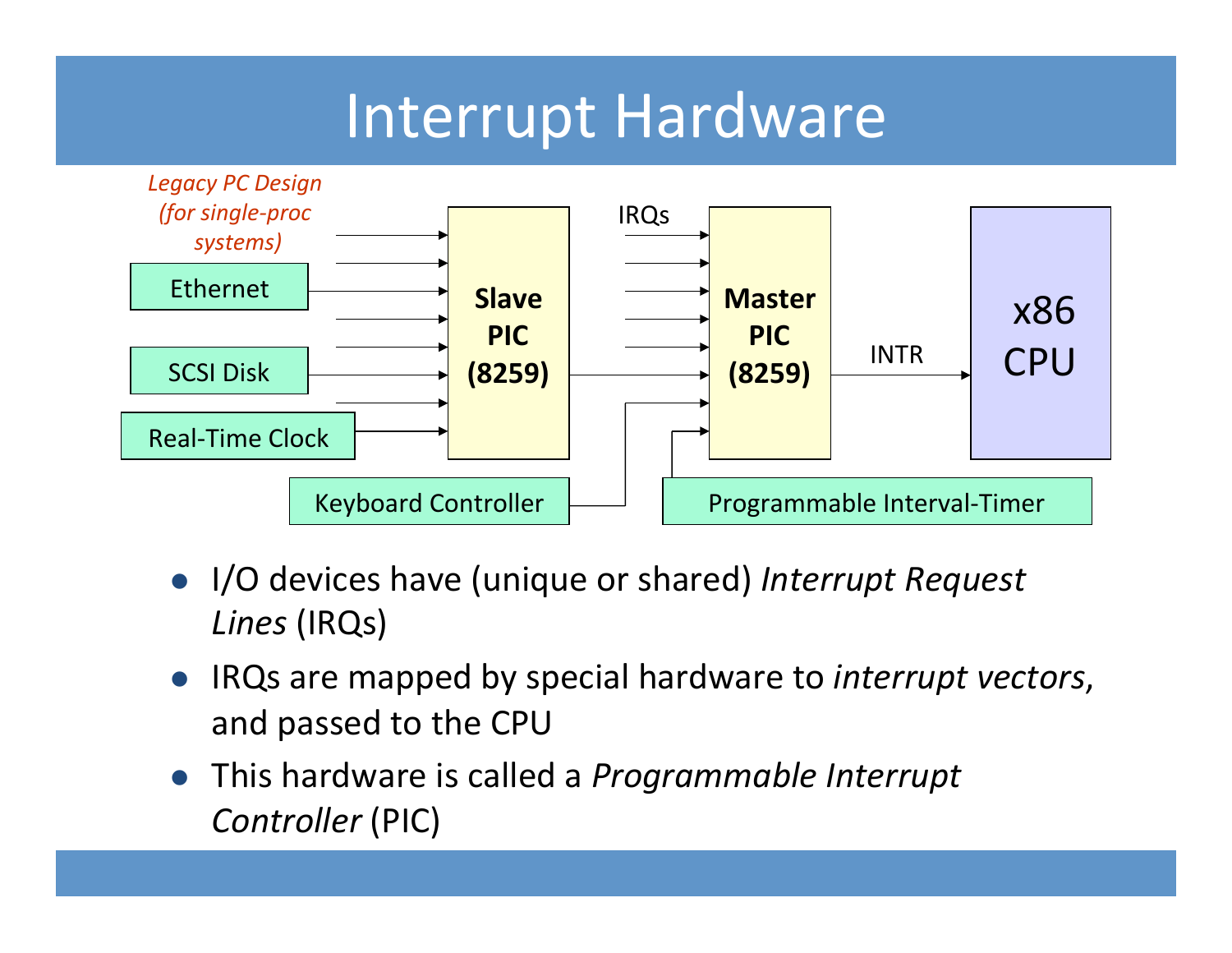## The `Interrupt Controller'

- Responsible for telling the CPU when a specific external device wishes to 'interrupt'
	- $-$  Needs to tell the CPU *which* one among several devices is the one needing service
- PIC translates IRQ to *vector* 
	- $-$  Raises interrupt to CPU
	- Vector available in register
	- $-$  Waits for ack from CPU
- Interrupts can have varying priorities
	- $-$  PIC also needs to prioritize multiple requests
- Possible to "mask" (disable) interrupts at PIC or CPU
- Early systems cascaded two 8 input chips (8259A)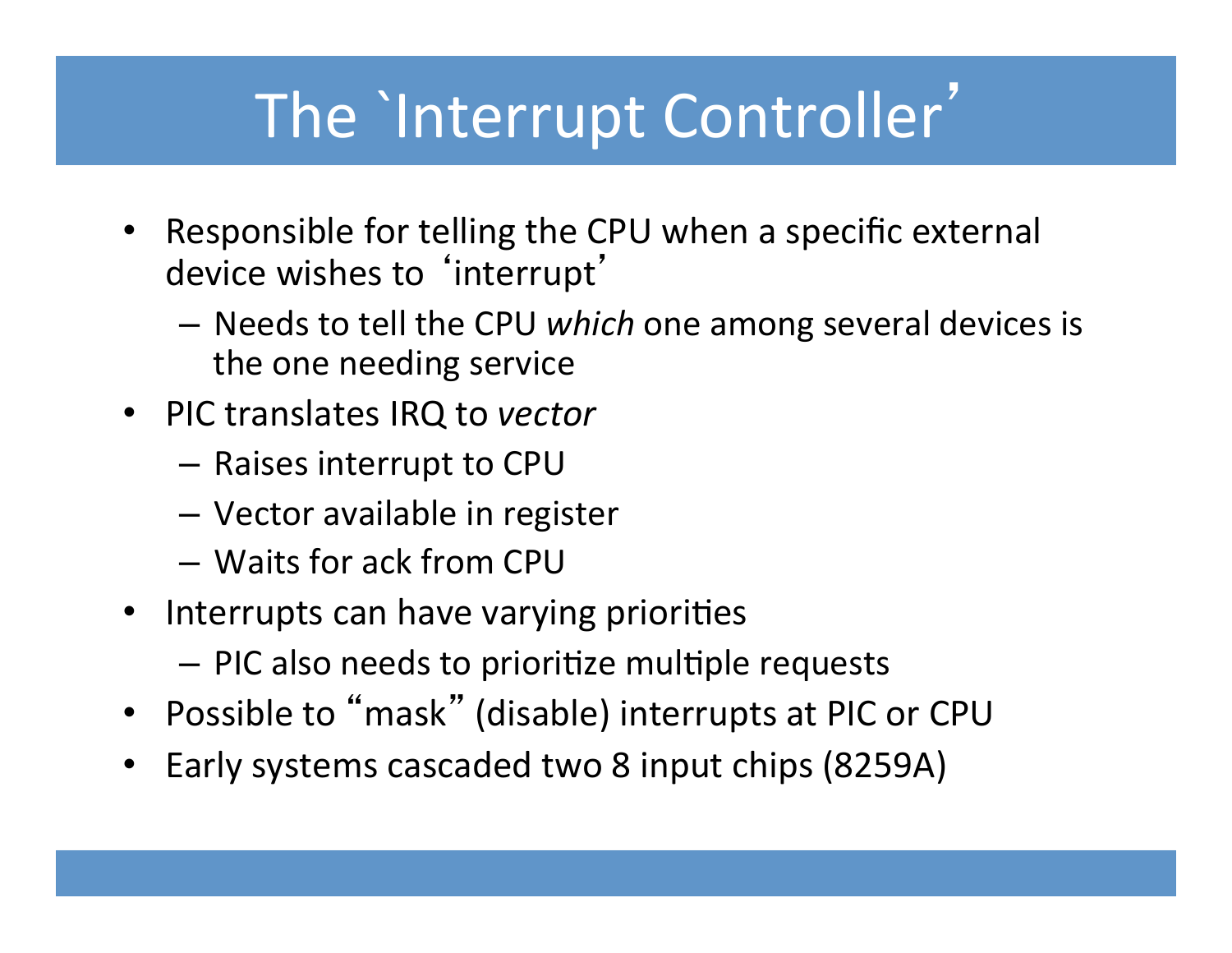#### Example: Interrupts on 80386

- 80386 core has one interrupt line, one interrupt acknowledge line
- Interrupt sequence:
	- $-$  Interrupt controller raises INT line
	- 80386 core pulses INTA line low, allowing INT to go low
	- $-$  80386 core pulses INTA line low again, signaling controller to put interrupt number on data bus

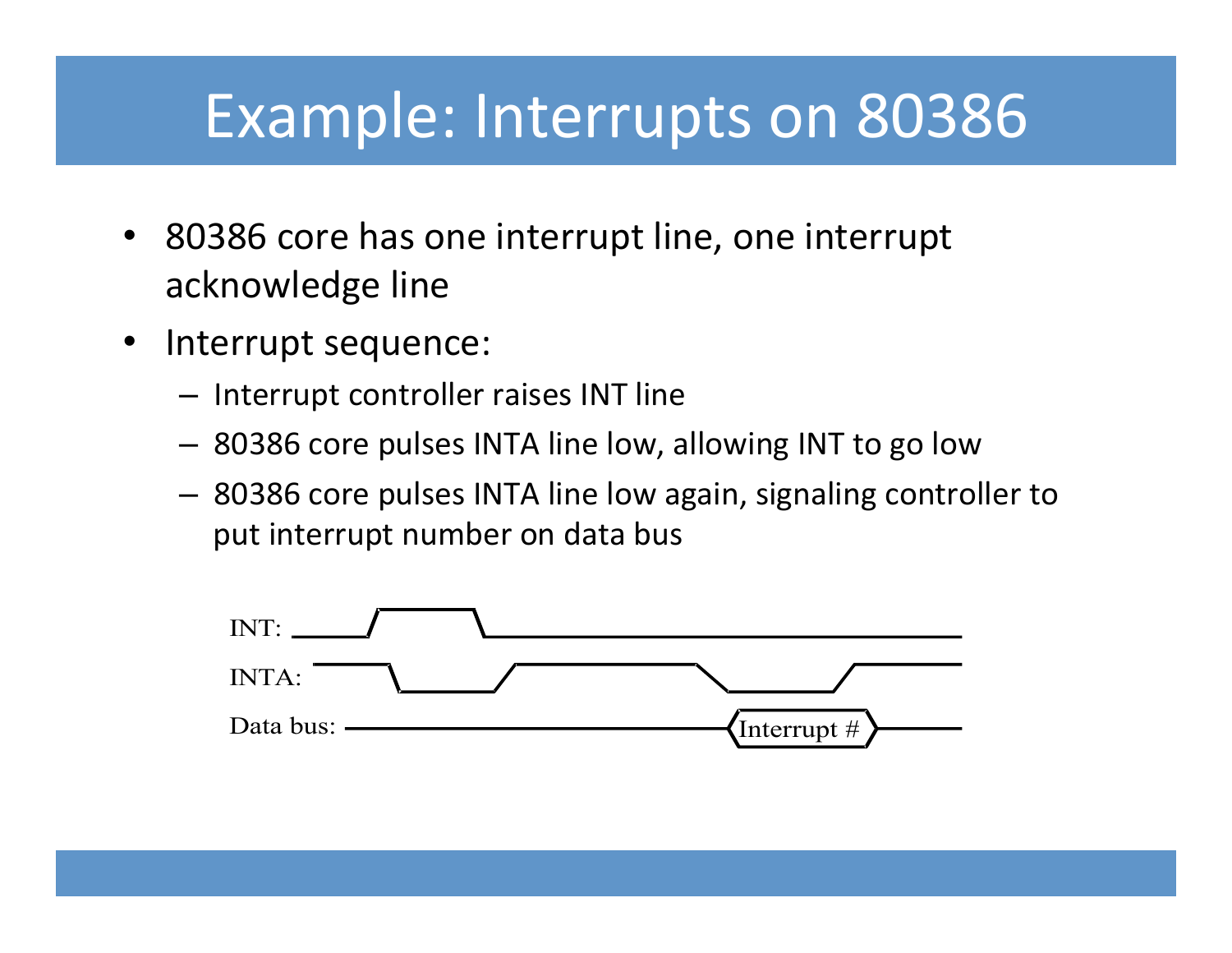#### Multiple Logical Processors



Advanced Programmable Interrupt Controller is needed to perform 'routing' of I/O requests from peripherals to CPUs

(The legacy PICs are masked when the APICs are enabled)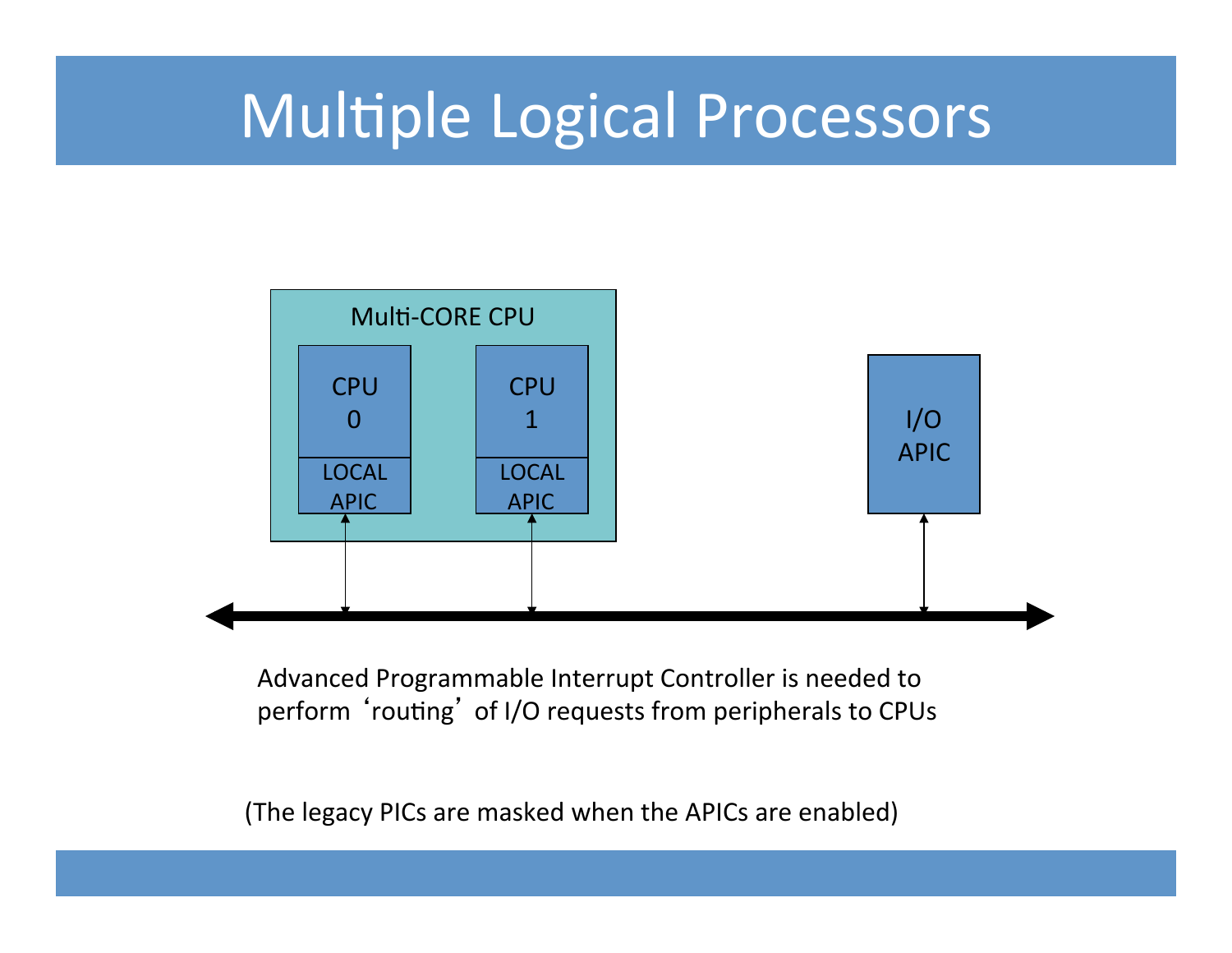## APIC, IO-APIC, LAPIC

- Advanced PIC (APIC) for SMP systems
	- Used in all modern systems
	- $-$  Interrupts "routed" to CPU over system bus
	- $-$  IPI: inter-processor interrupt
- Local APIC (LAPIC) versus "frontend" IO-APIC
	- $-$  Devices connect to front-end IO-APIC
	- IO-APIC communicates (over bus) with Local APIC
- Interrupt routing
	- $-$  Allows broadcast or selective routing of interrupts
	- $-$  Ability to distribute interrupt handling load
	- $-$  Routes to lowest priority process
		- Special register: Task Priority Register (TPR)
	- $-$  Arbitrates (round-robin) if equal priority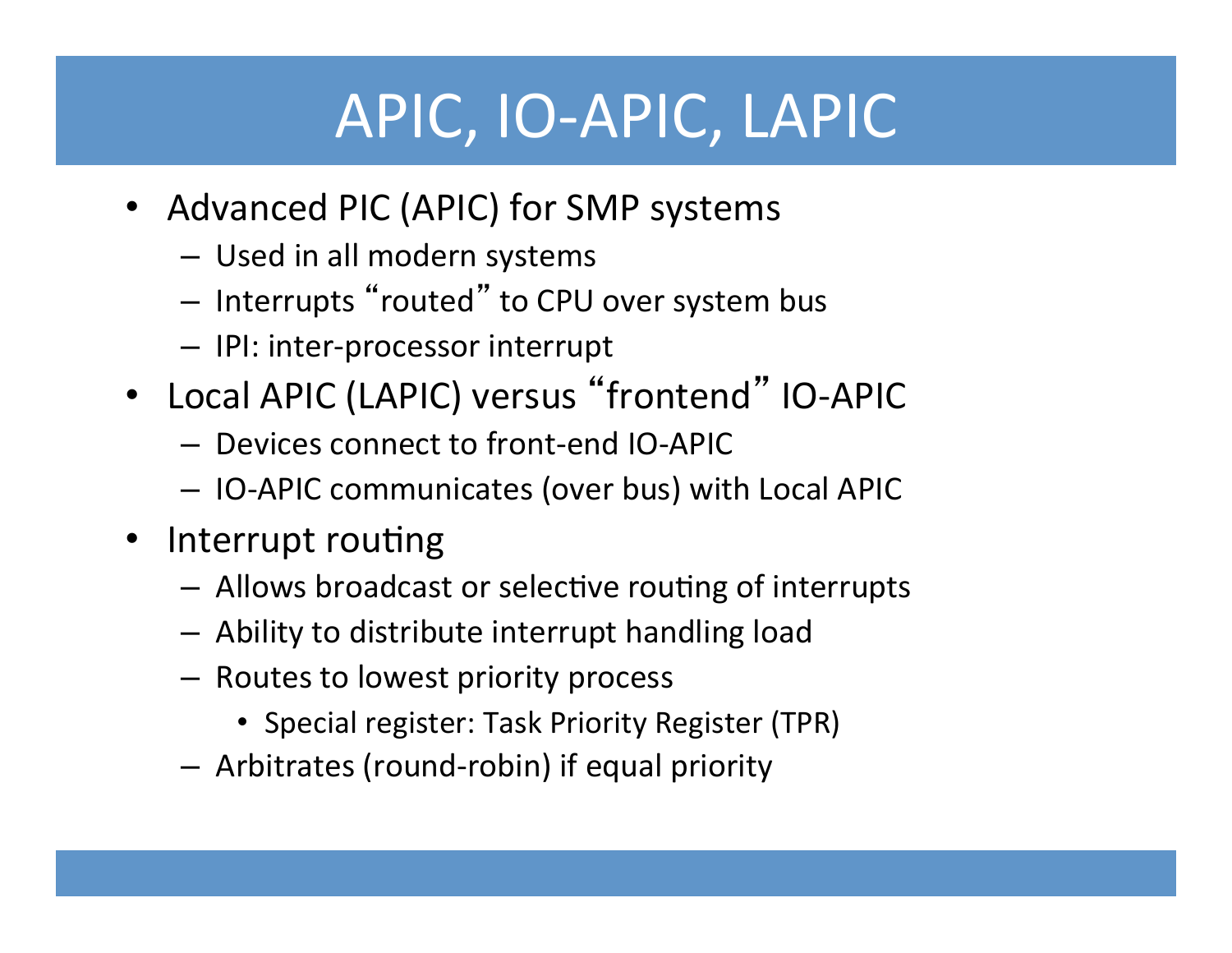## Assigning IRQs to Devices

- IRQ assignment is hardware-dependent
- Sometimes it's hardwired, sometimes it's set physically, sometimes it's programmable
- PCI bus usually assigns IRQs at boot
- Some IRQs are fixed by the architecture
	- $-$  IRQ0: Interval timer
	- IRQ2: Cascade pin for 8259A
- Linux device drivers request IRQs when the device is opened
- Note: especially useful for dynamically-loaded drivers, such as for USB or PCMCIA devices
- Two devices that aren't used at the same time can share an IRQ, even if the hardware doesn't support simultaneous sharing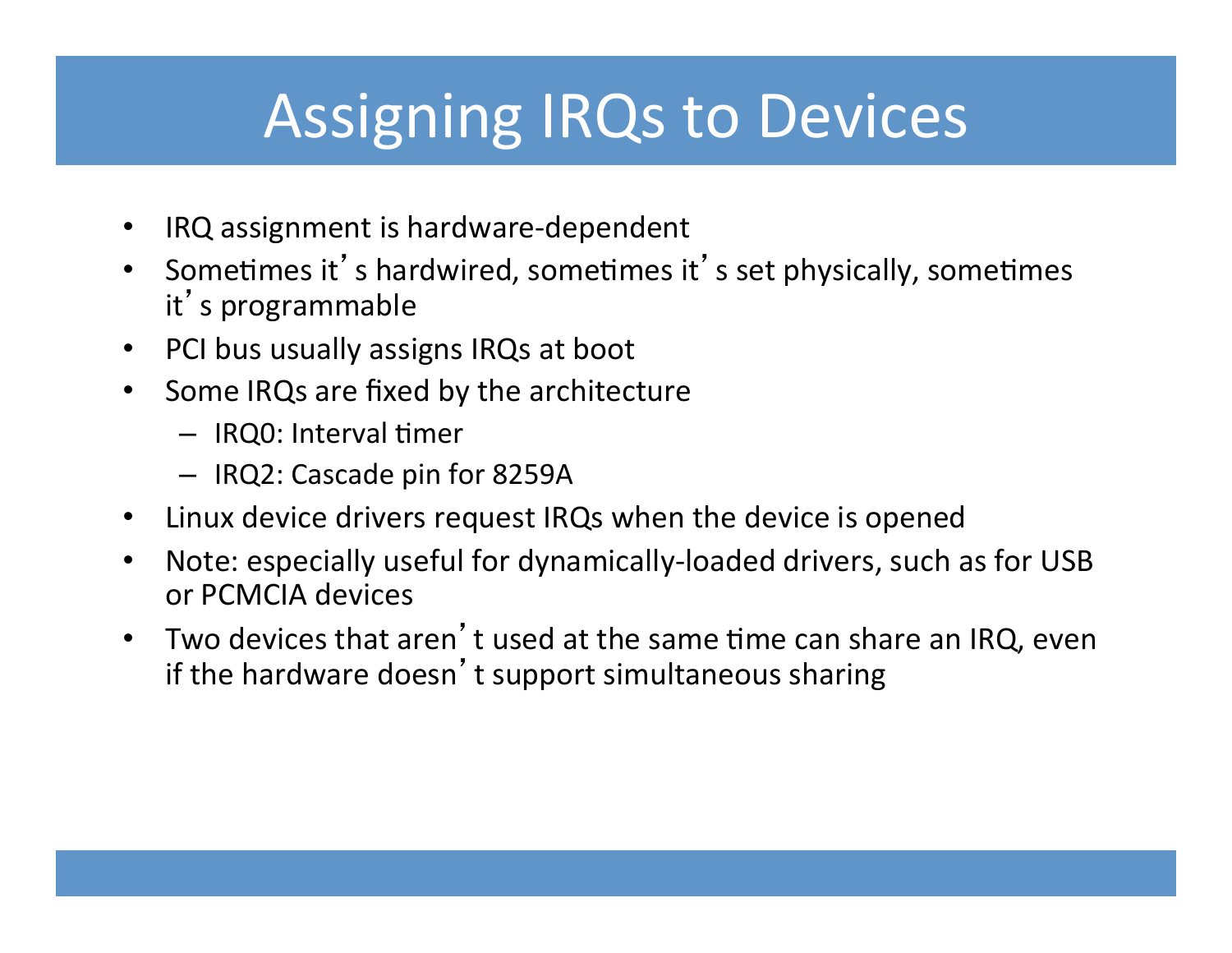#### Assigning Vectors to IRQs

- Vector: index (0-255) into interrupt descriptor table
- Vectors usually IRQ# + 32
	- Below 32 reserved for non-maskable intr & exceptions
	- $-$  Maskable interrupts can be assigned as needed
	- Vector 128 used for syscall
	- Vectors 251-255 used for IPI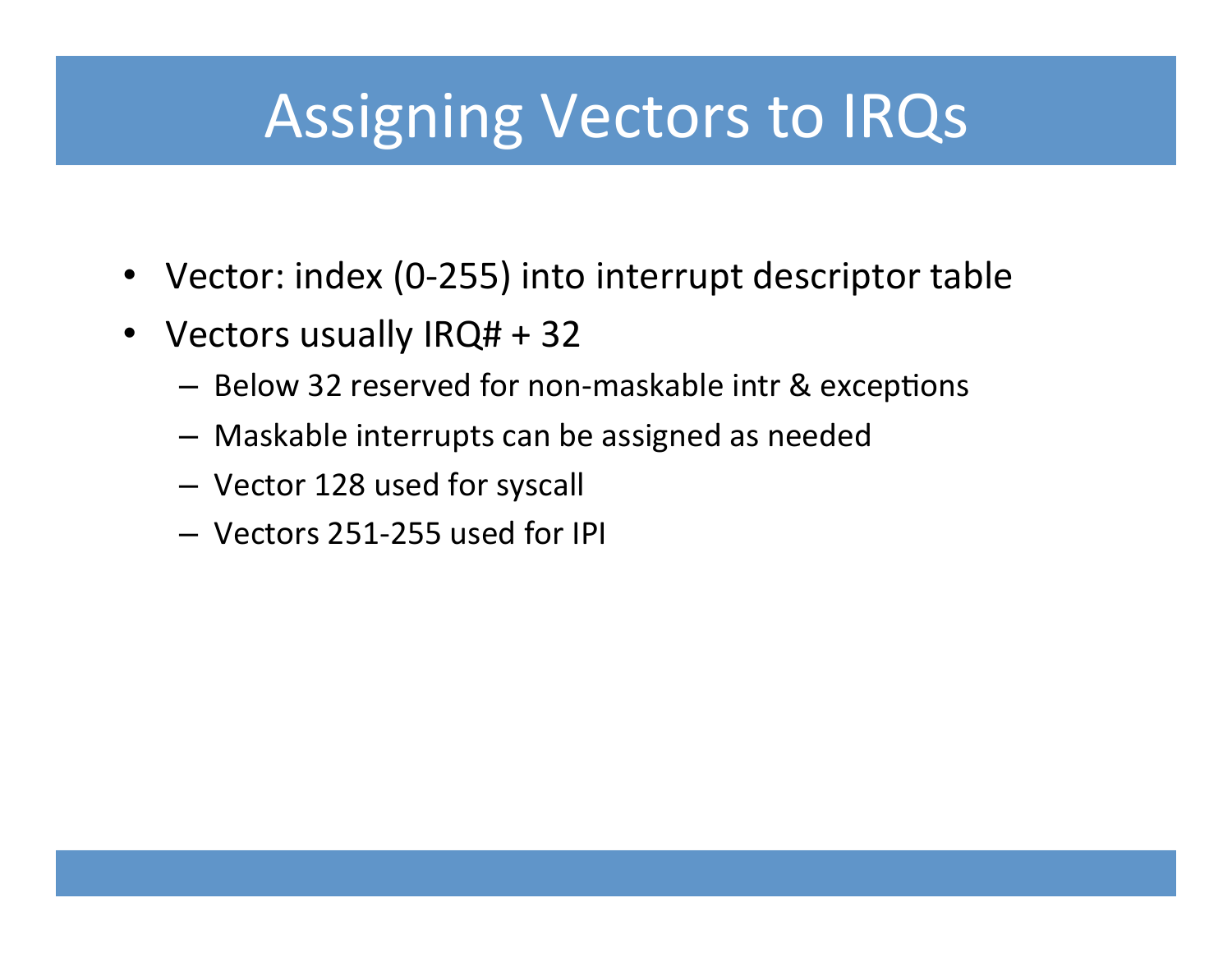## x86 Interrupt Handling via IDT



LIDT and SIDT used to set/get the pointer to this table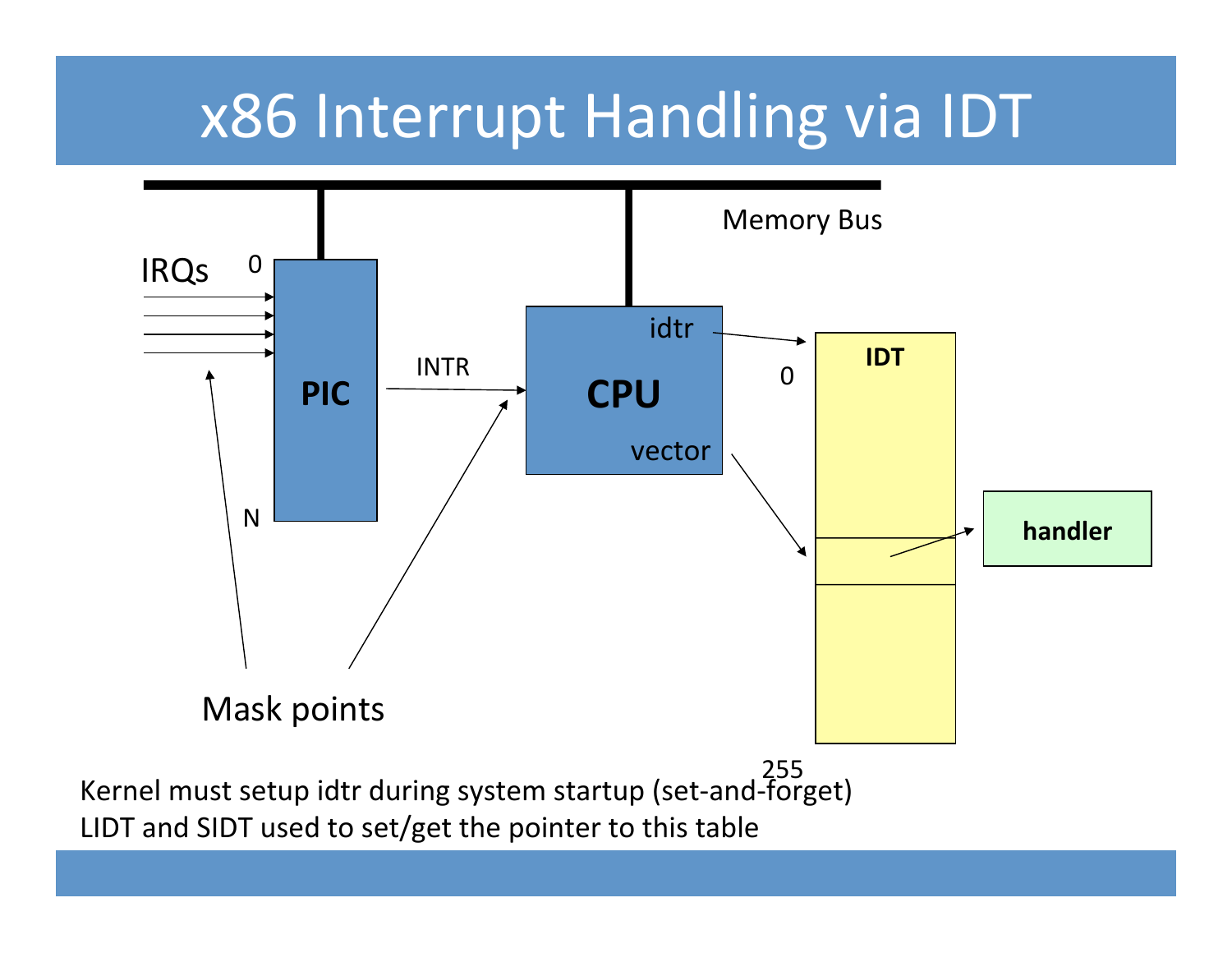#### Interrupt Descriptor Table

- The entry-point to the interrupt-handler is located via the Interrupt Descriptor Table (IDT)
- IDT: gate descriptors, one per vector
	- Address of handler
	- Current Privilege Level (CPL)
	- Descriptor Privilege Level (DPL)
	- $-$  Gates (slightly different ways of entering kernel)
		- Task gate: includes TSS to transfer to (not used by Linux)
		- **Interrupt gate:** disables further interrupts
		- **Trap gate**: further interrupts still allowed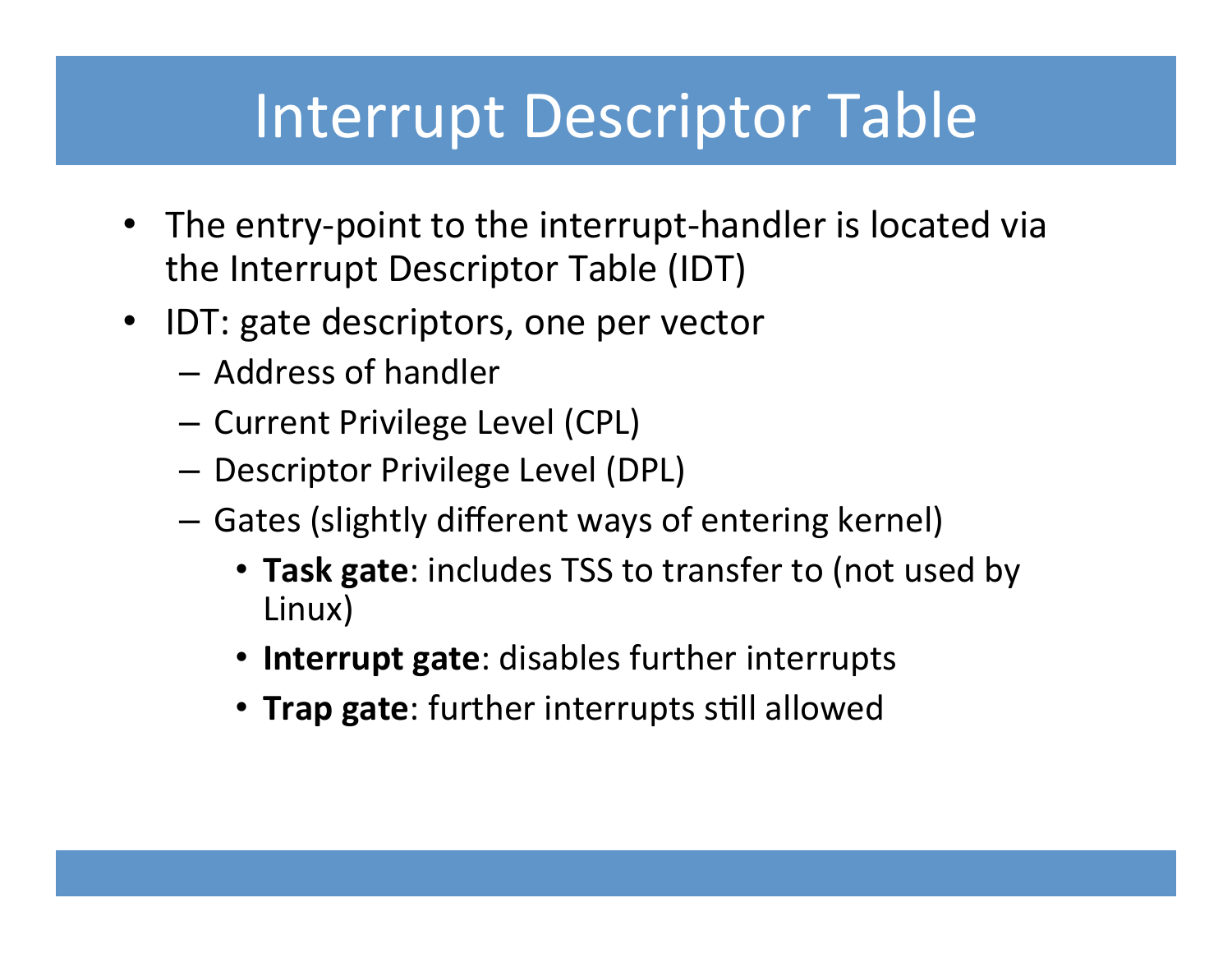## **IDT Initialization**

- Initialized once by BIOS in real mode
	- $-$  Linux re-initializes during kernel init
- Must not expose kernel to user mode access
	- $-$  start by zeroing all descriptors
- Linux lingo:
	- $-$  Interrupt gate (same as Intel; no user access)
		- Not accessible from user mode
	- $-$  System gate (Intel trap gate; user access)
		- Used for int, int3, into, bounds
	- $-$  Trap gate (same as Intel; no user access)
		- Used for exceptions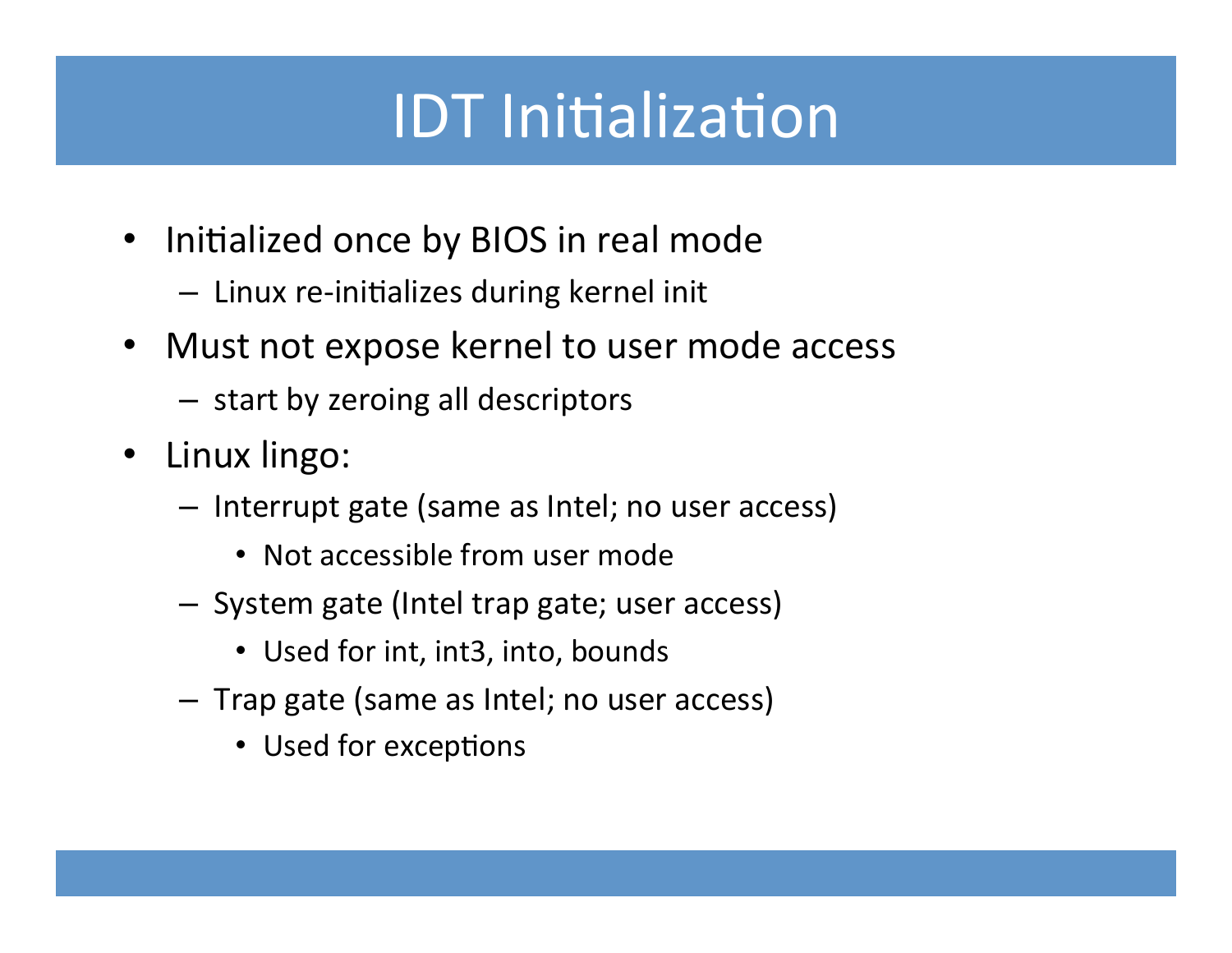## Dispatching Interrupts

- On entry hardware:
	- Checks which vector?
	- $-$  Get corresponding descriptor in IDT
	- Find specified descriptor in GDT (for handler)
	- Check privilege levels (CPL, DPL)
		- If entering kernel mode, set kernel stack
	- $-$  Save eflags, cs, (original) eip on stack
- Jump to appropriate handler
	- $-$  Assembly code prepares C stack, calls handler
- On return (i.e. iret):
	- Restore registers from stack
	- $-$  If returning to user mode, restore user stack
	- $-$  Clear segment registers (if privileged selectors)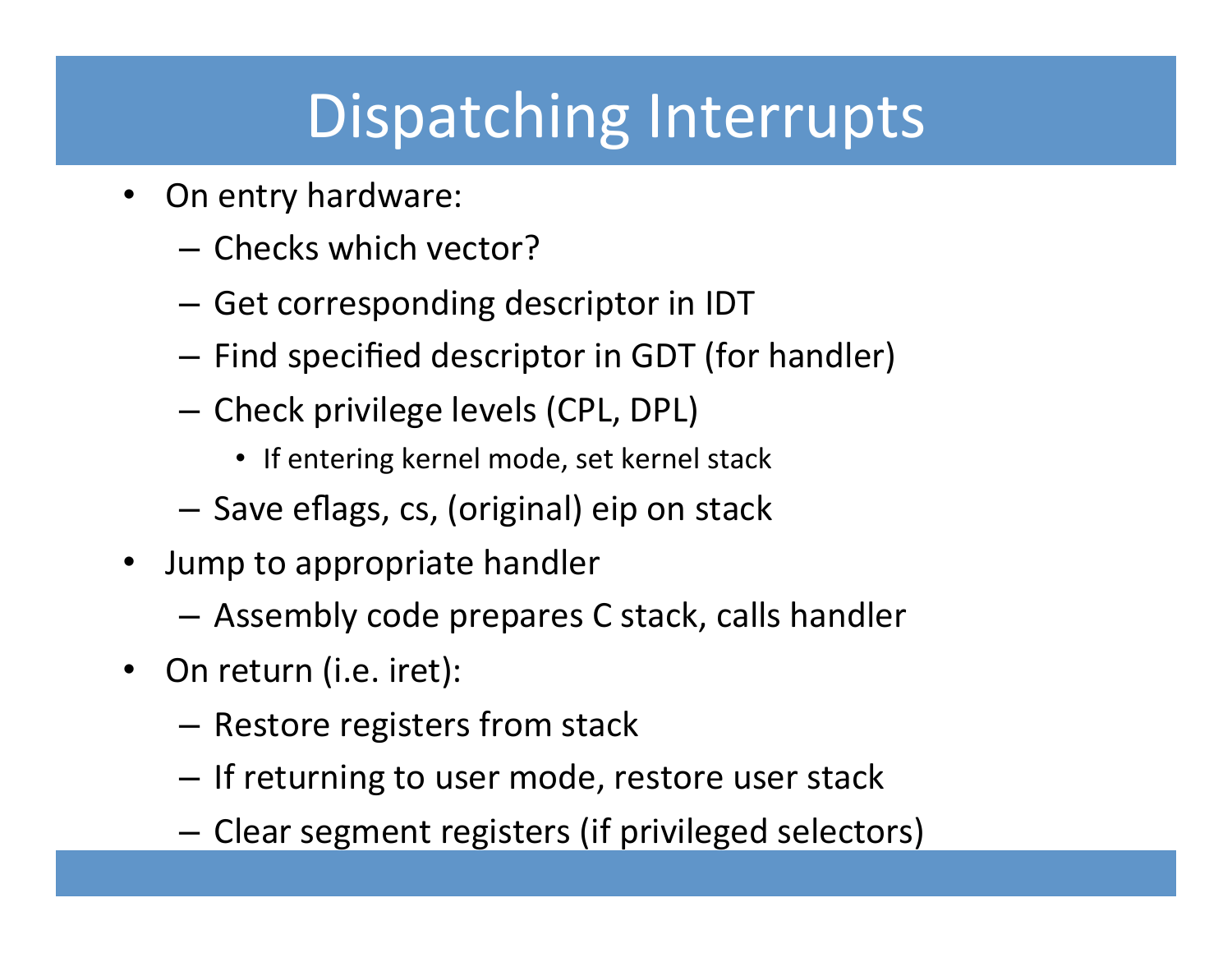#### **Interrupt Masking**

- Two different types: global and per-IRQ
- Global  $-$  delays all interrupts
- Selective  $-$  individual IRQs can be masked selectively
- Selective masking is usually what's needed  $$ interference most common from two interrupts of the same type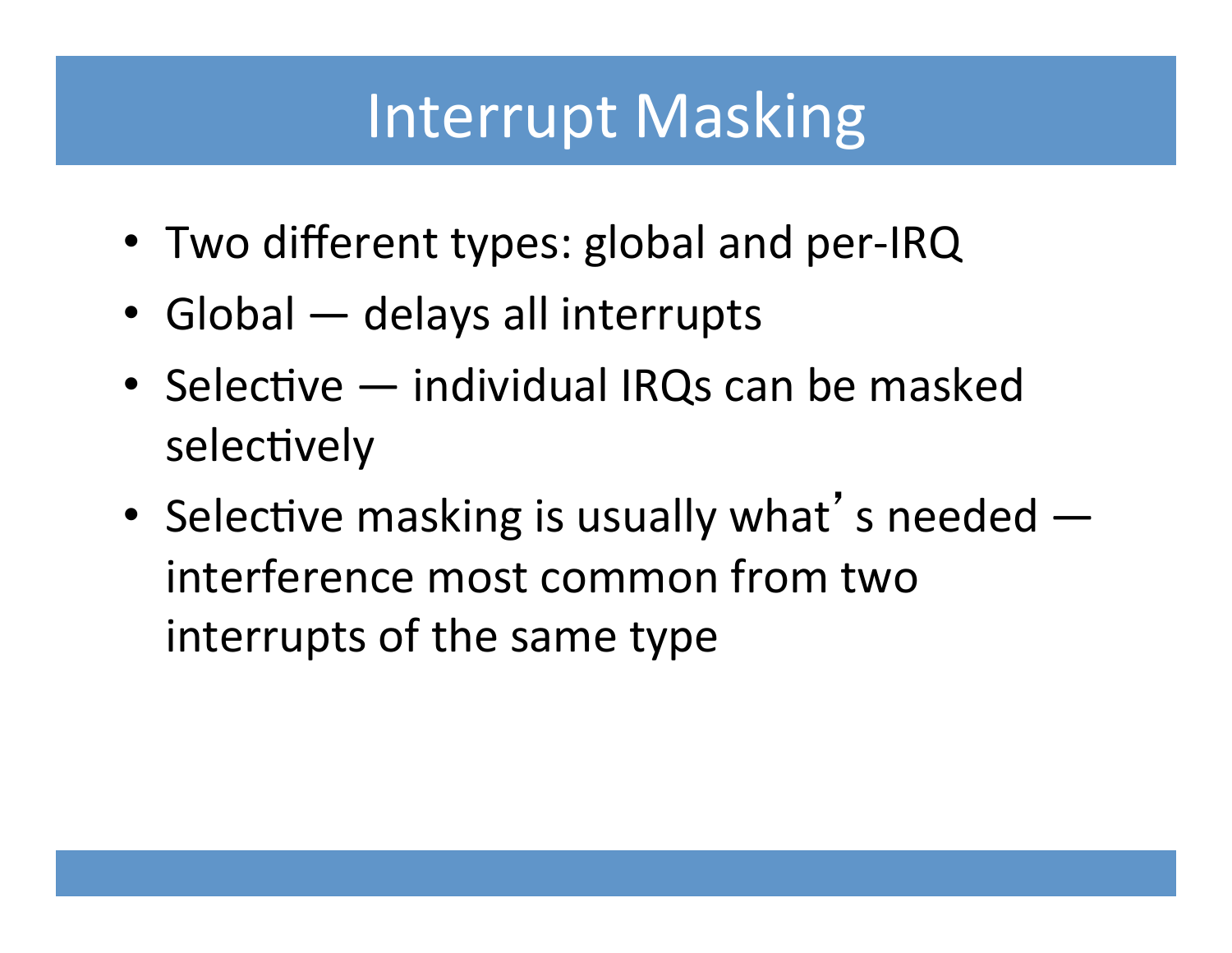#### **Nested Interrupts**

- What if a second interrupt occurs while an interrupt routine is excuting?
- Generally a good thing to permit that  $-$  is it possible?
- And why is it a good thing?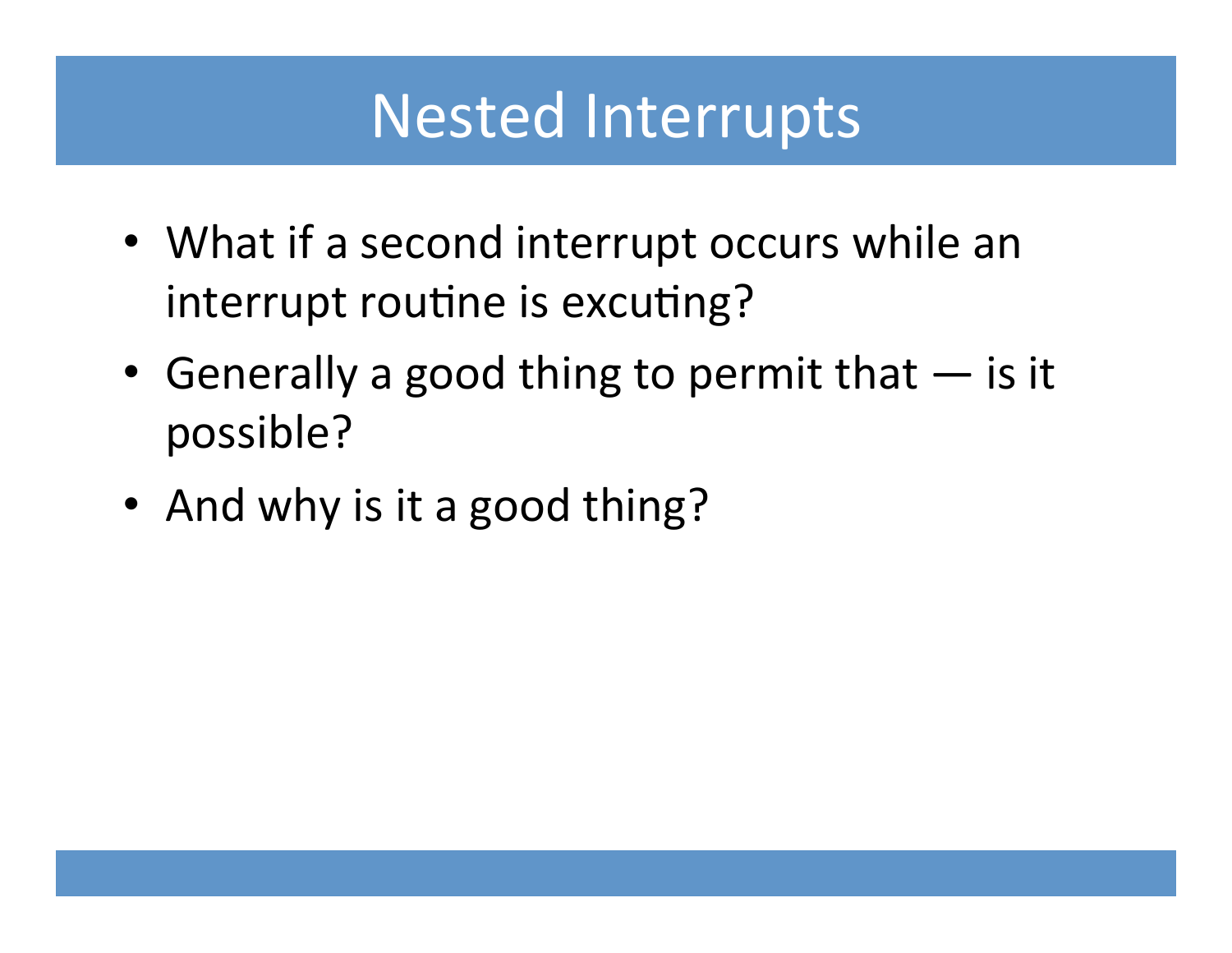#### Maximizing Parallelism

- You want to keep all I/O devices as busy as possible
- In general, an I/O interrupt represents the end of an operation; another request should be issued as soon as possible
- Most devices don't interfere with each others' data structures; there's no reason to block out other devices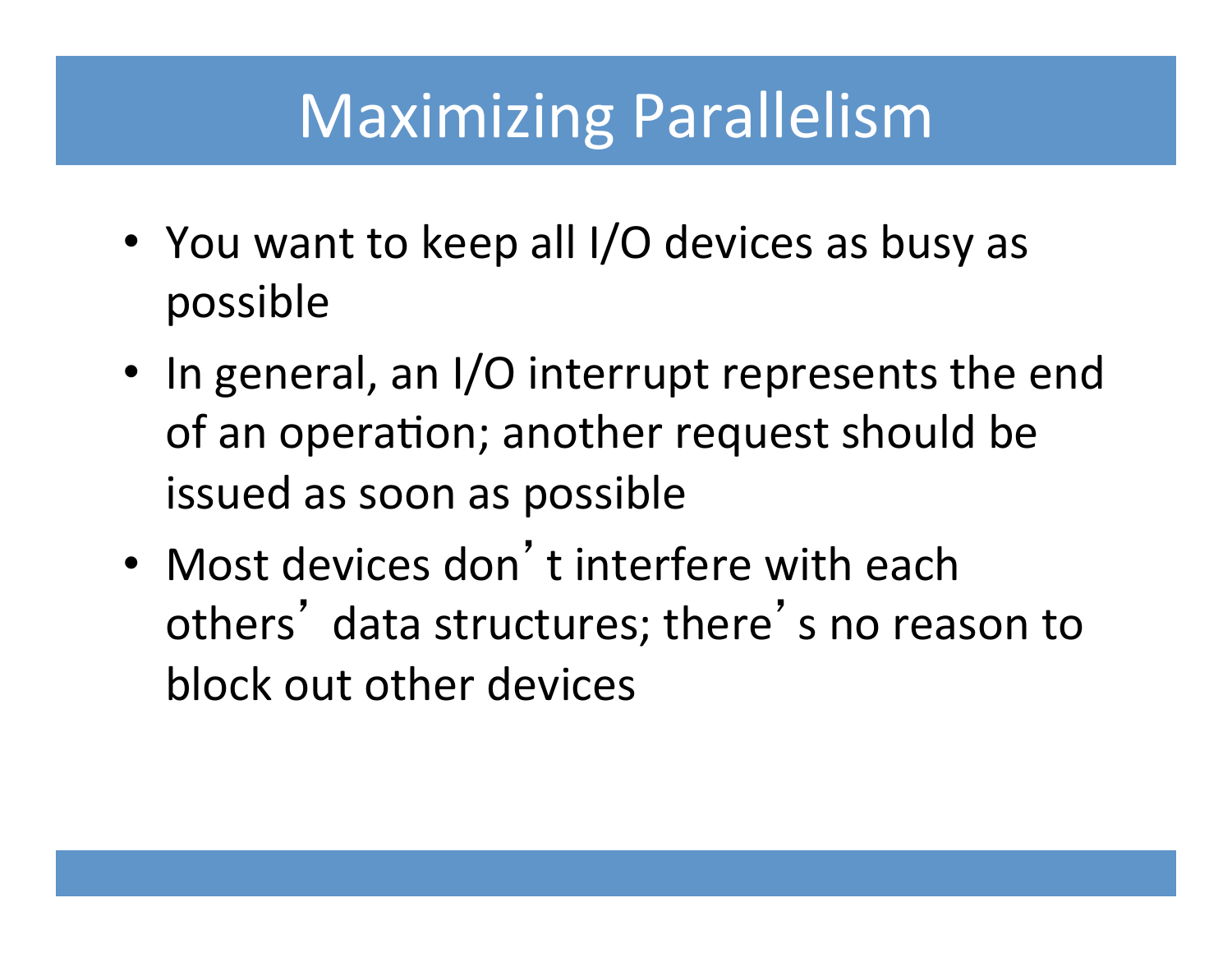#### **Handling Nested Interrupts**

- As soon as possible, unmask the global interrupt
- As soon as reasonable, re-enable interrupts from that IRQ
- But that isn't always a great idea, since it could cause re-entry to the same handler
- IRQ-specific mask is not enabled during interrupt-handling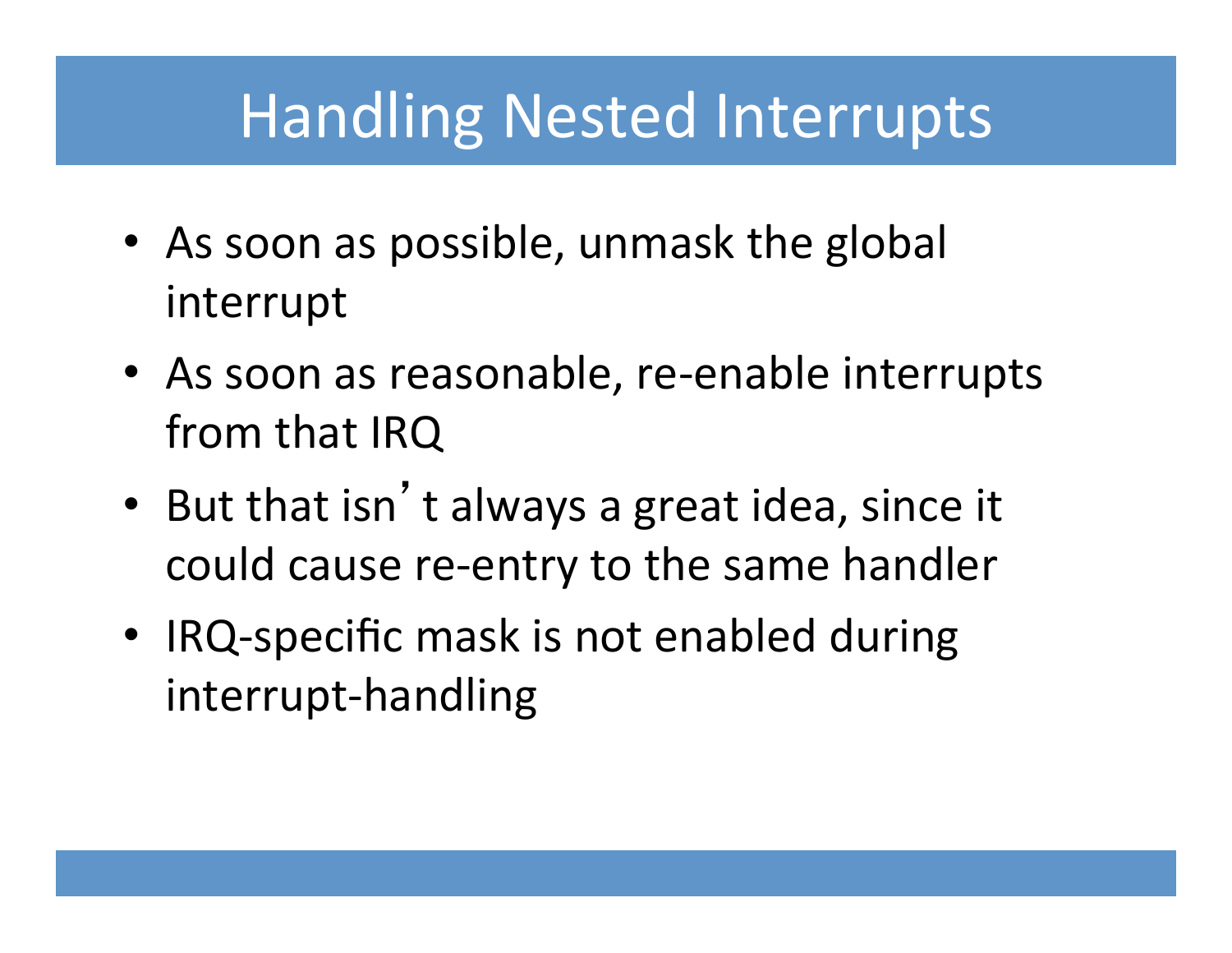#### **Nested Execution**

- Interrupts can be interrupted
	- $-$  By different interrupts; handlers need not be reentrant
	- No notion of priority in Linux
	- $-$  Small portions execute with interrupts disabled
	- $-$  Interrupts remain pending until acked by CPU
- Exceptions can be interrupted
	- $-$  By interrupts (devices needing service)
- Exceptions can nest two levels deep
	- $-$  Exceptions indicate coding error
	- Exception code (kernel code) shouldn't have bugs
	- $-$  Page fault is possible (trying to touch user data)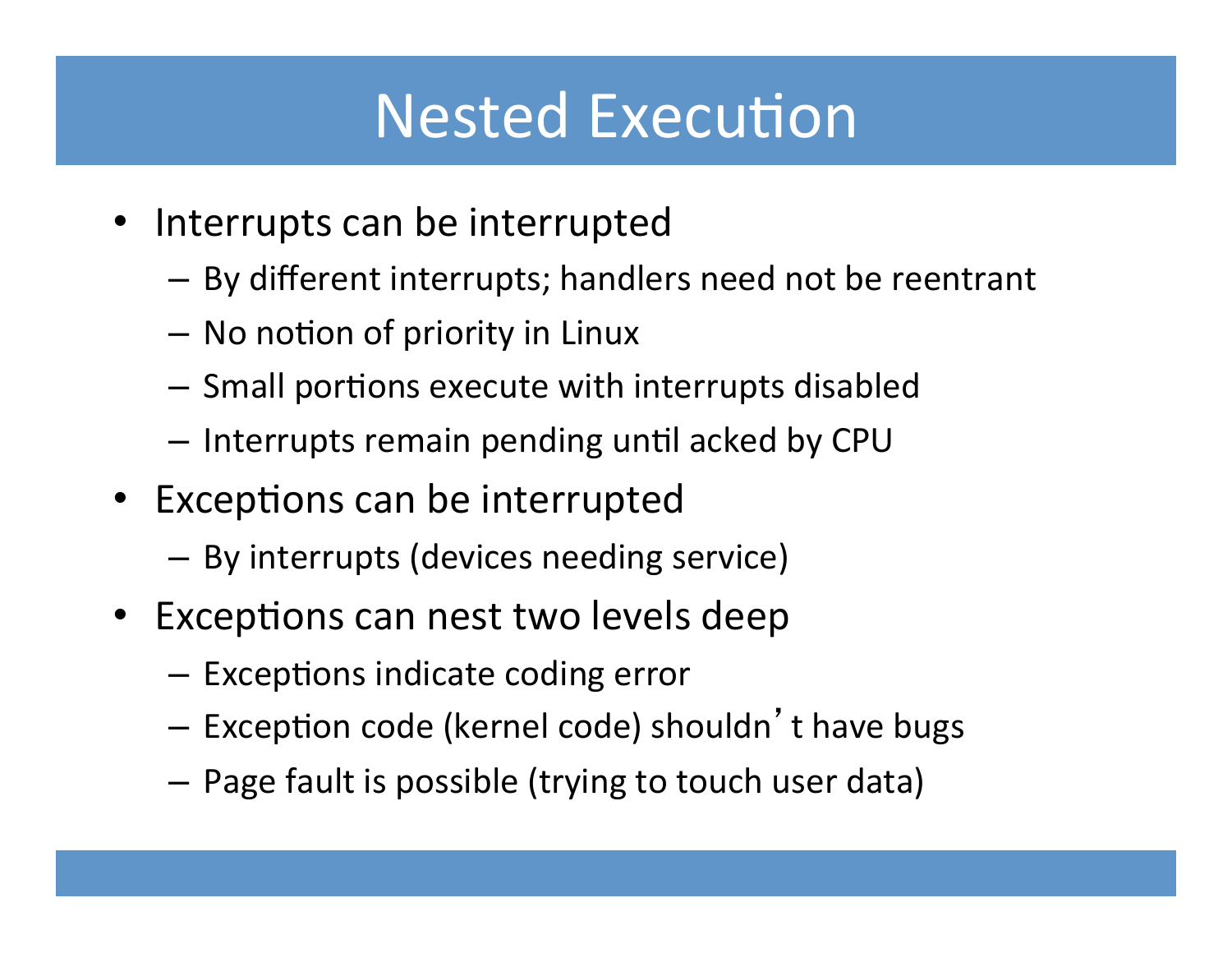#### First-Level Interrupt Handler

- Often in assembler
- Perform minimal, common functions: saving registers, unmasking other interrupts
- Eventually, undoes that: restores registers, returns to previous context
- Most important: call proper second-level interrupt handler (C program)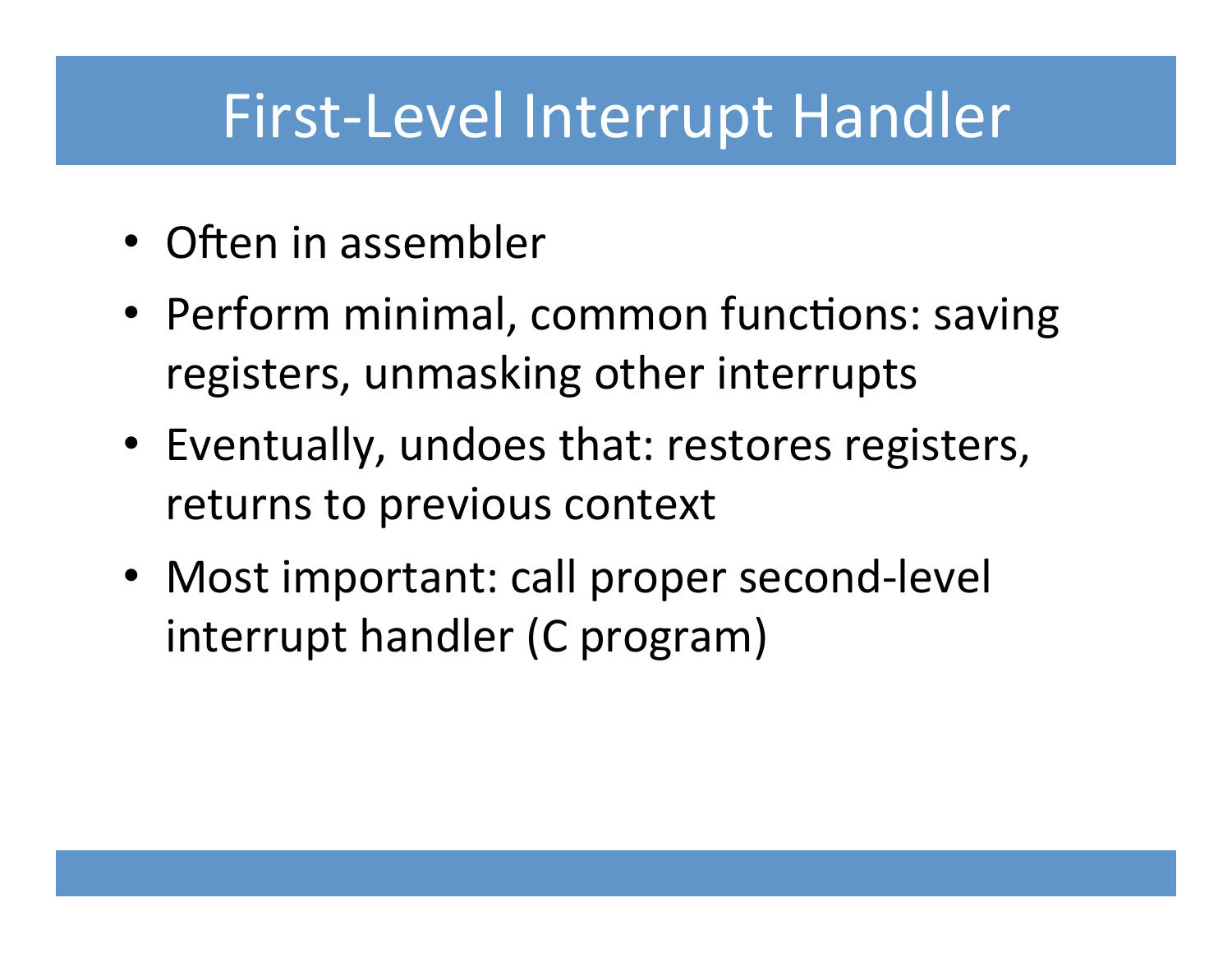## Interrupt Handling

- Do as little as possible in the interrupt handler
- Defer non-critical actions till later
- Three types of actions:
	- $-$  Critical: Top-half (interrupts disabled  $-$  briefly!)
		- Example: acknowledge interrupt
	- $-$  Non-critical: Top-half (interrupts enabled)
		- Example: read key scan code, add to buffer
	- Non-critical deferrable: Bottom half, do it "later" (interrupts enabled)
		- Example: copy keyboard buffer to terminal handler process
		- Softirgs, tasklets
- **No process context available**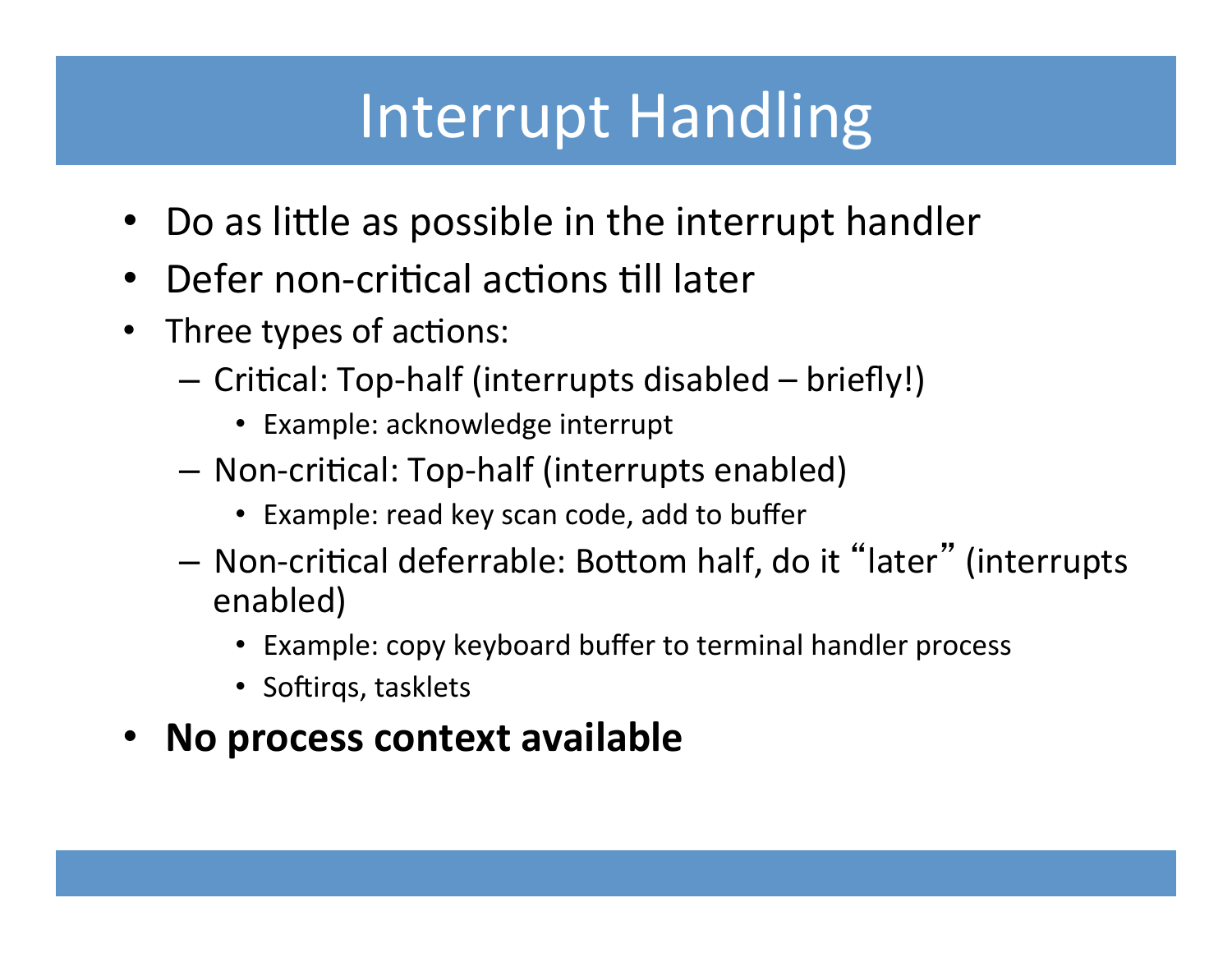#### No Process Context

- Interrupts (as opposed to exceptions) are not associated with particular instructions
- They' re also not associated with a given process
- The currently-running process, at the time of the interrupt, as no relationship whatsoever to that interrupt
- Interrupt handlers cannot refer to current
- Interrupt handlers cannot sleep!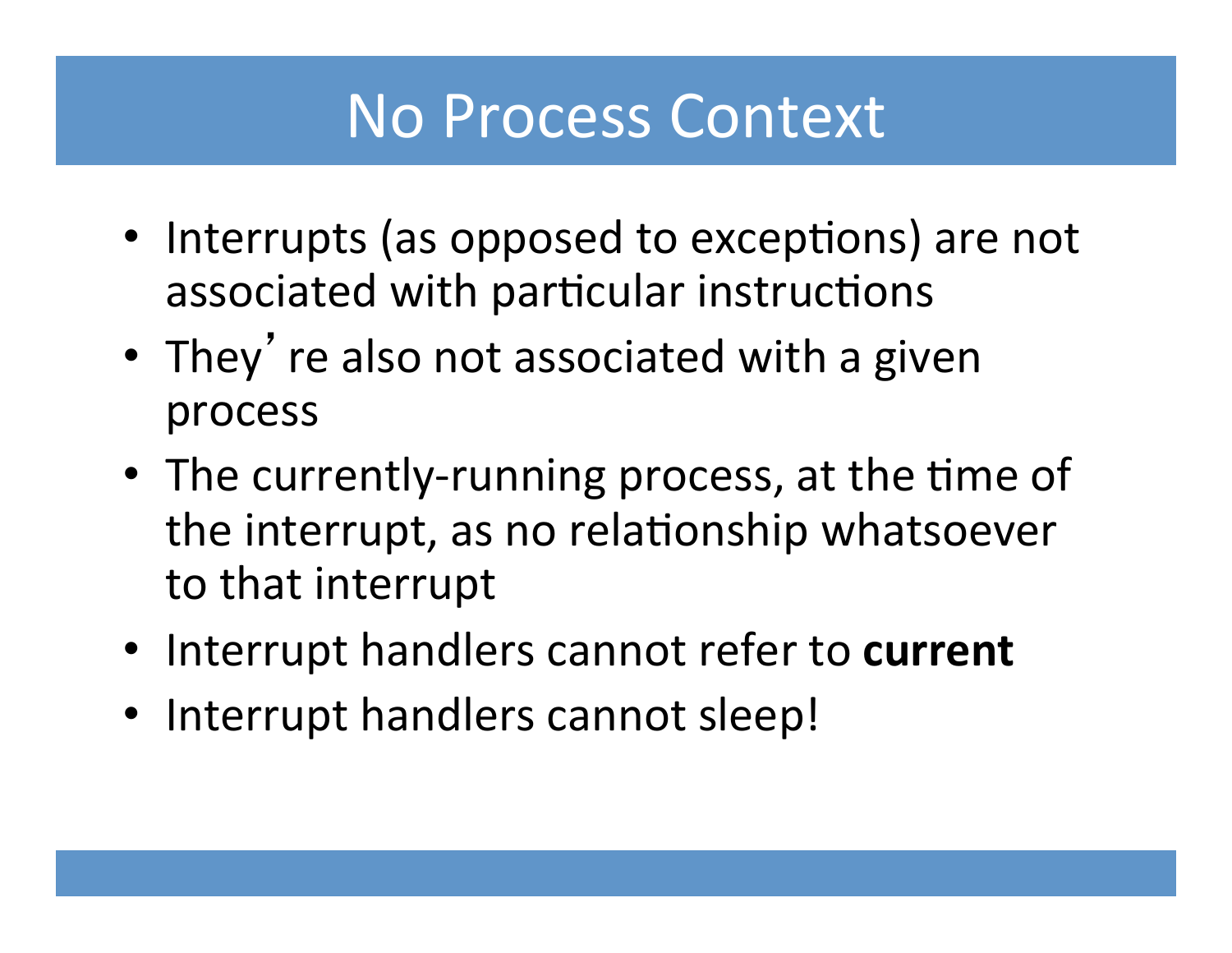#### **Interrupt Stack**

- When an interrupt occurs, what stack is used?
	- $-$  Exceptions: The *kernel stack* of the current process, whatever it is, is used (There's always some process running  $-$  the "idle" process, if nothing else)
	- Interrupts: hard IRQ stack (1 per processor)
	- SoftIRQs: soft IRQ stack (1 per processor)
- These stacks are configured in the IDT and TSS at boot time by the kernel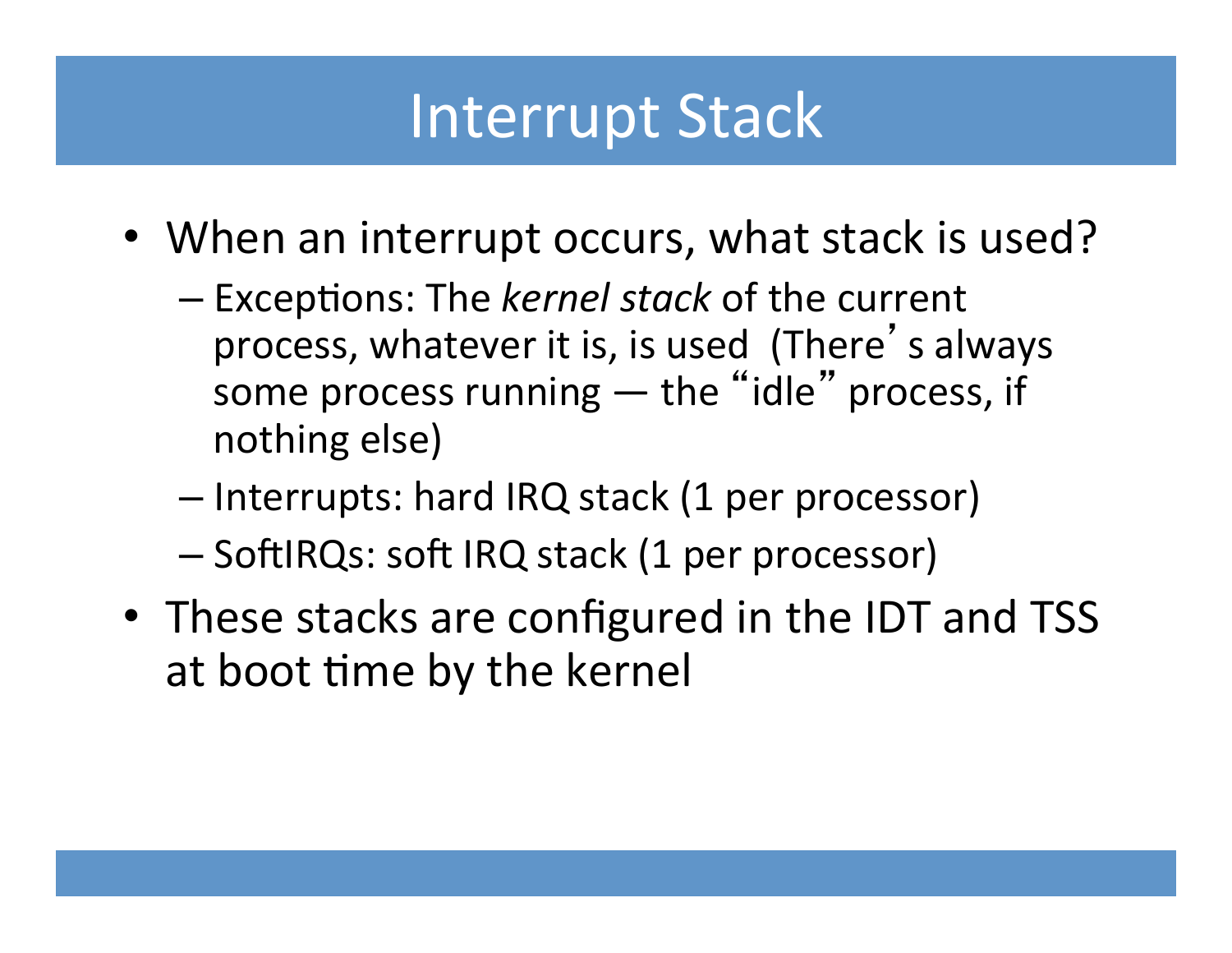#### Finding the Proper Handler

- On modern hardware, multiple I/O devices can share a single IRQ and hence interrupt vector
- First differentiator is the interrupt vector
- Multiple *interrupt service routines* (ISR) can be associated with a vector
- Each device's ISR for that IRQ is called; the determination of whether or not that device has interrupted is device-dependent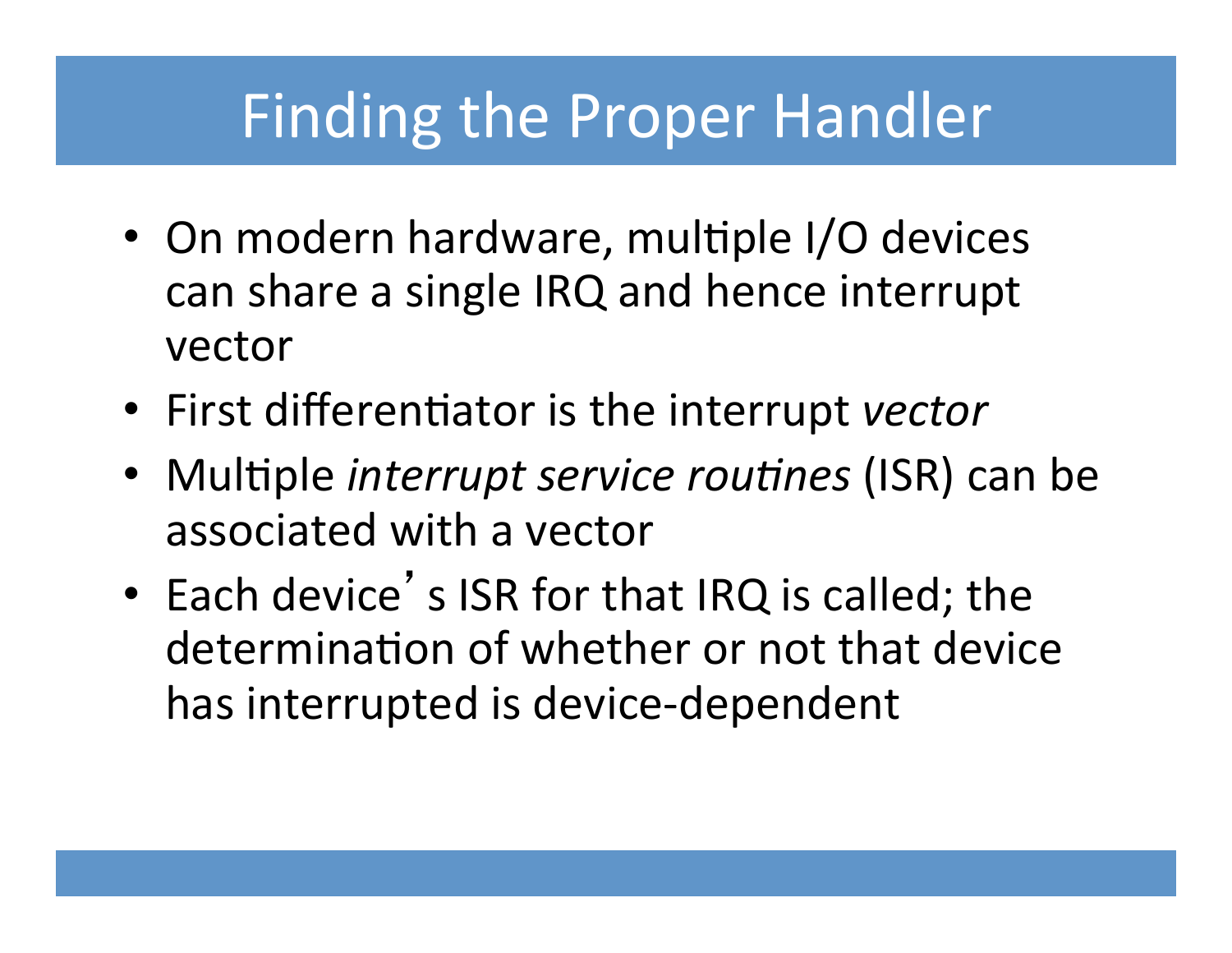## Deferrable Work

- We don't want to do too much in regular interrupt handlers:
	- $-$  Interrupts are masked
	- We don't want the kernel stack to grow too much
- Instead, interrupt handlers schedule work to be performed later
- Three deferred work mechanisms: softirqs, tasklets, and *work queues*
- Tasklets are built on top of softirgs
- For all of these, requests are queued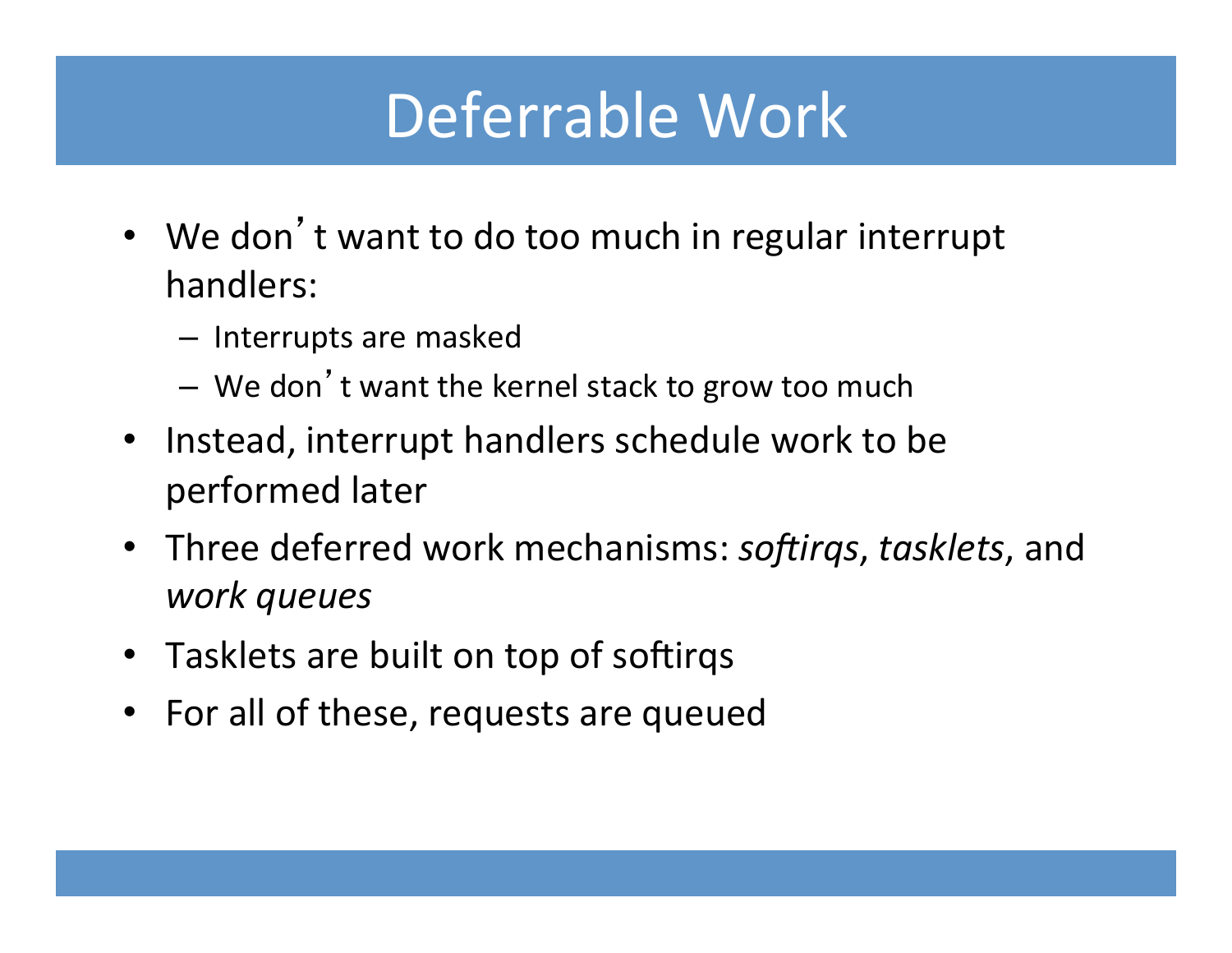## Softirgs

- Statically allocated: specified at kernel compile time
- Limited number:
	- *Priority Type*
	- 0 High-priority tasklets
	- 1 Timer interrupts
	- 2 Network transmission
	- 3 Network reception
	- 4 SCSI disks
	- 5 Regular tasklets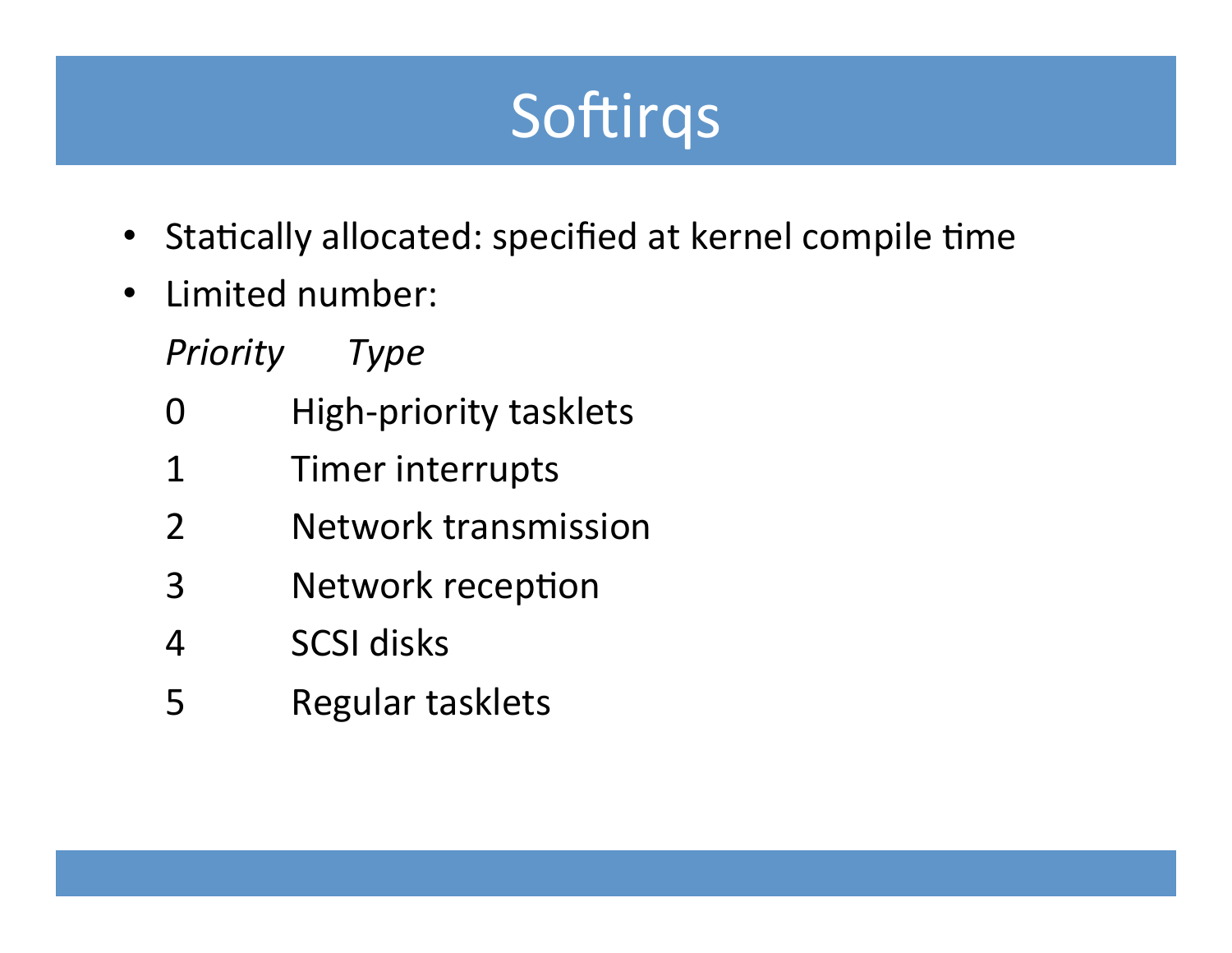## Running Softirqs

- Run at various points by the kernel
- Most important: after handling IRQs and after timer interrupts
- Softirq routines can be executed simultaneously on multiple CPUs:
	- Code must be re-entrant
	- Code must do its own locking as needed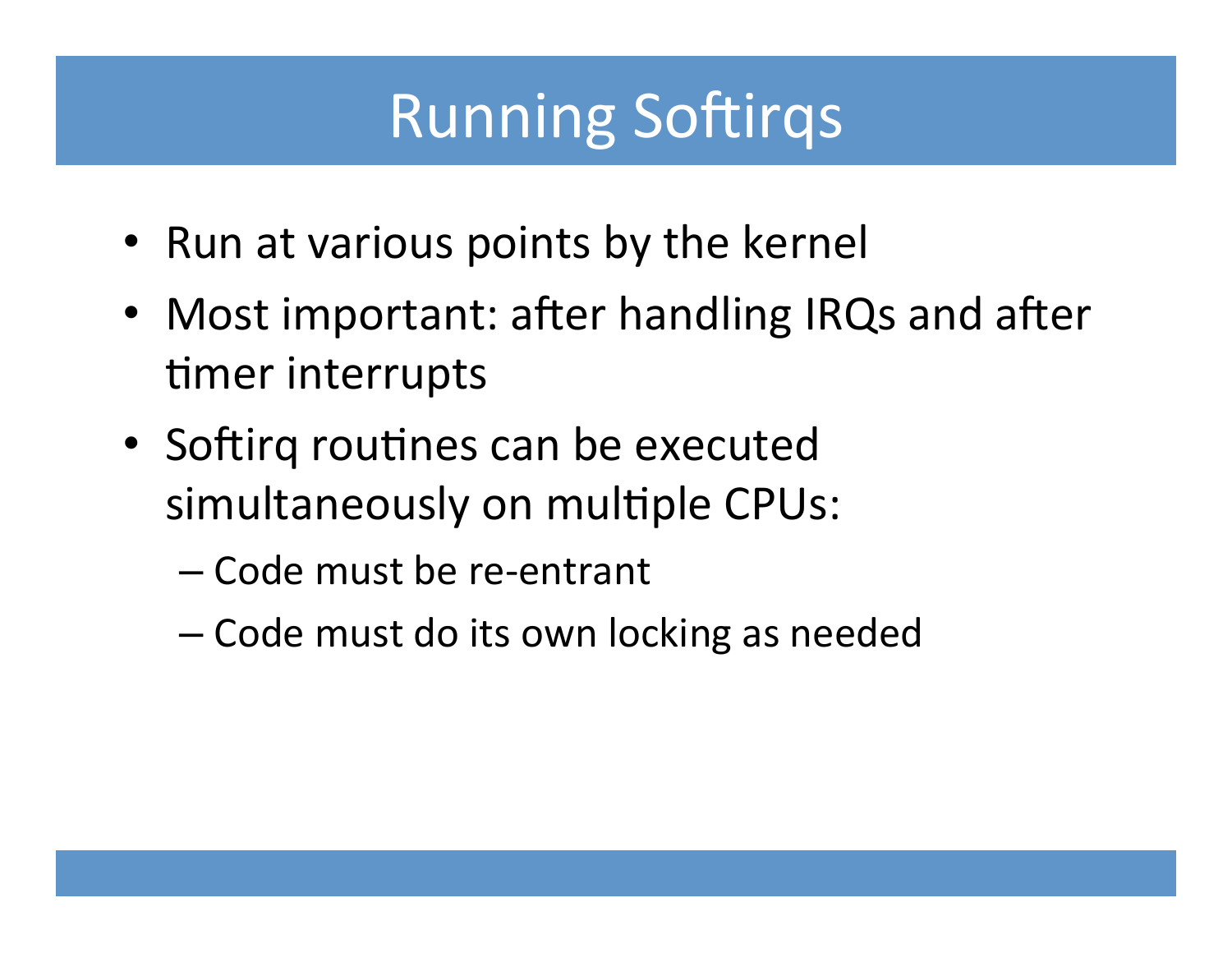## **Rescheduling Softirqs**

- A softirg routine can reschedule itself
- This could starve user-level processes
- Softirq scheduler only runs a limited number of requests at a time
- The rest are executed by a kernel thread, ksoftirgd, which competes with user processes for CPU time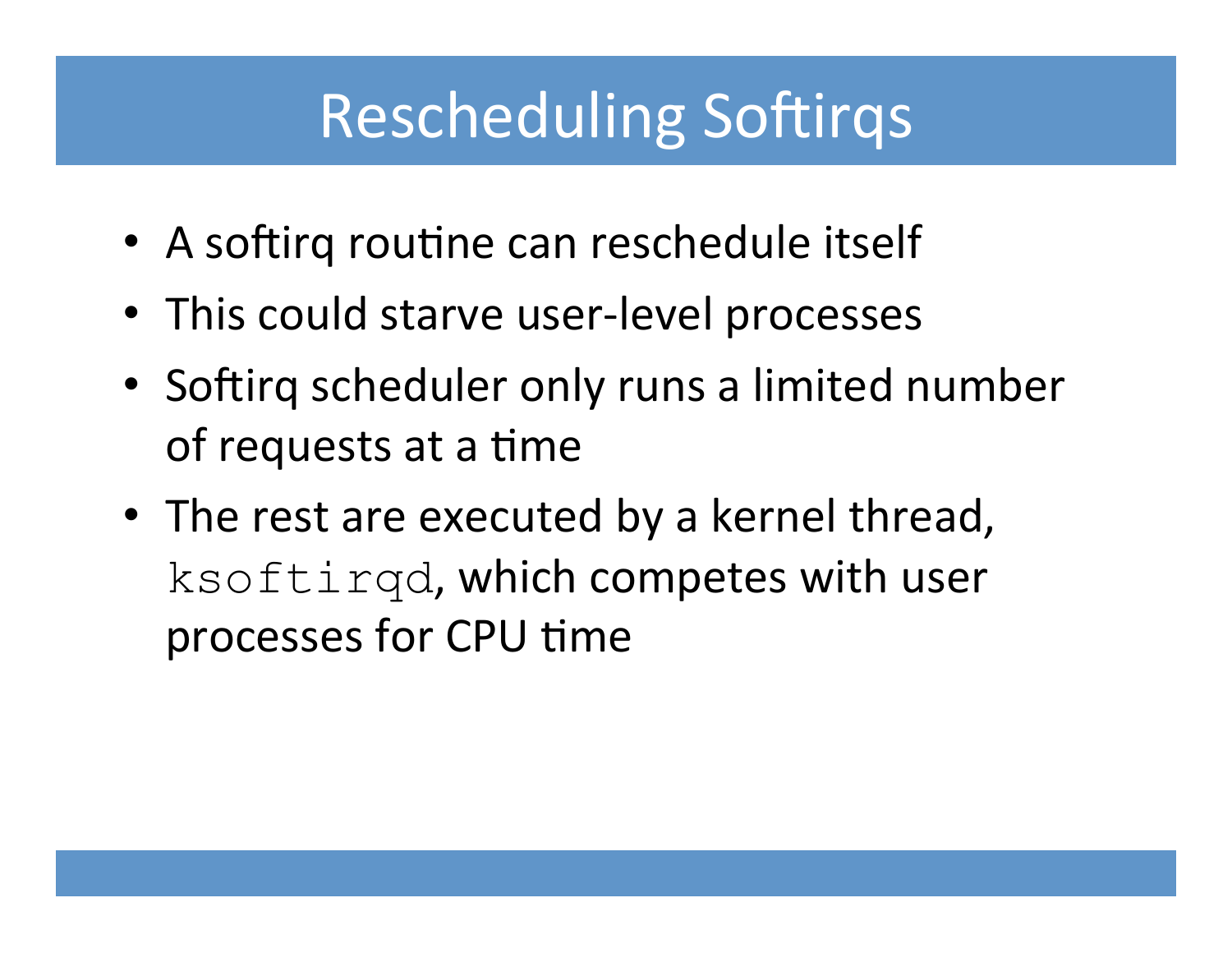## Tasklets

- Similar to softirgs
- Created and destroyed dynamically
- Individual tasklets are locked during execution; no problem about re-entrancy, and no need for locking by the code
- Only one instance of tasklet can run, even with multiple CPUs
- Preferred mechanism for most deferred activity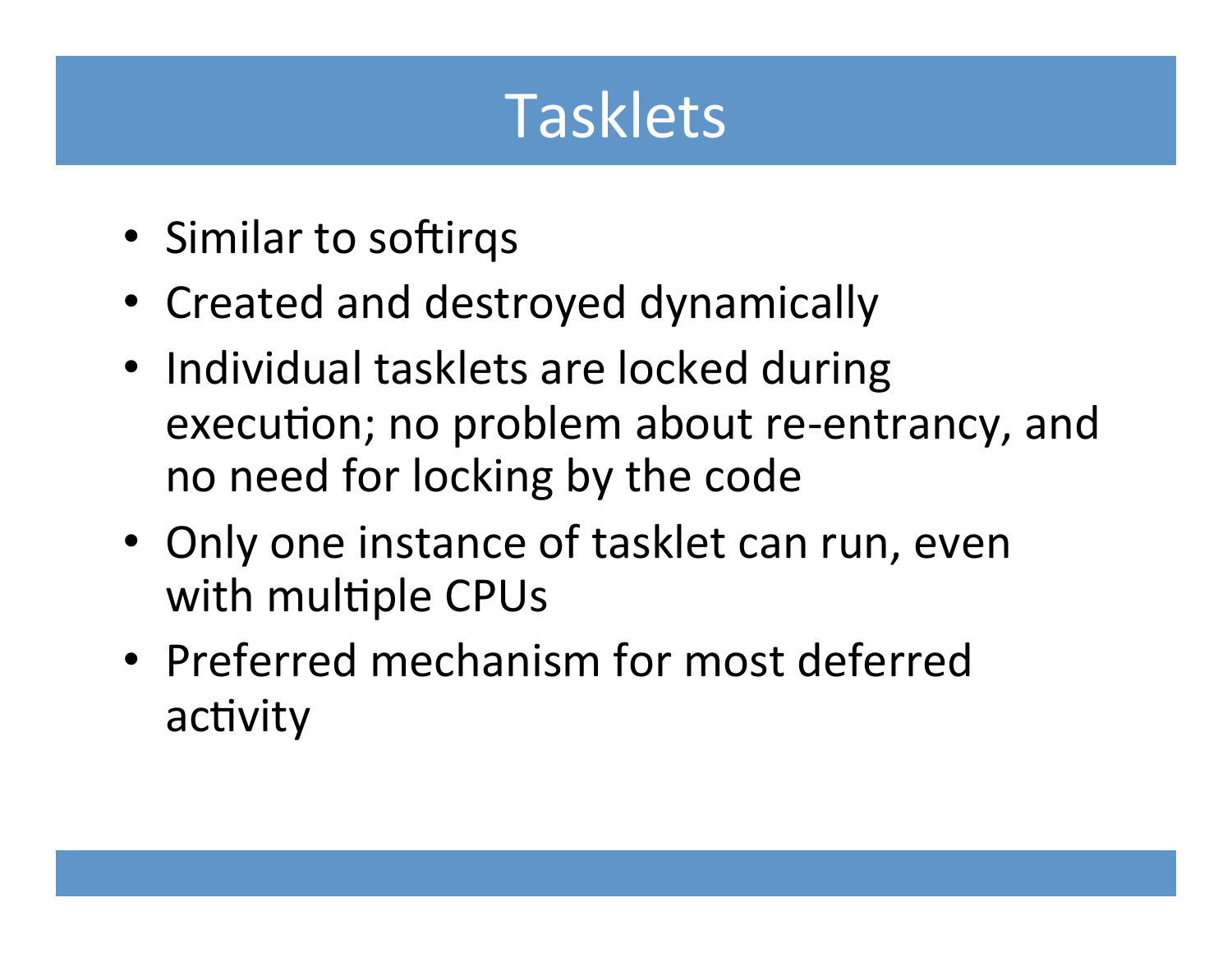#### Work Queues

- Always run by kernel threads
- Softirqs and tasklets run in an interrupt context; work queues have a process context
- Because they have a process context, they can sleep
- However, they' re kernel-only; there is no user mode associated with it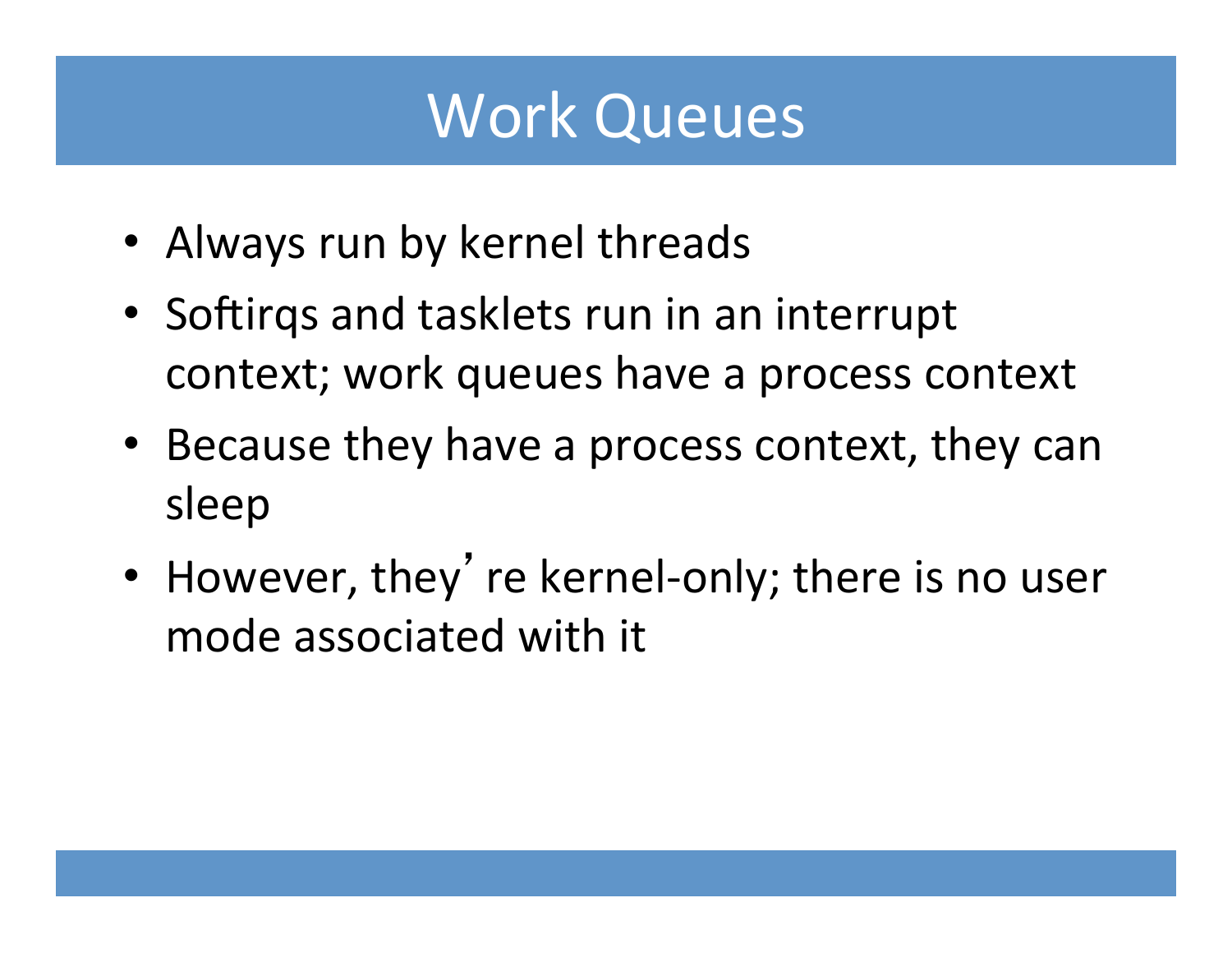## SoftIRQs vs. Tasklet vs. WQ

|                                               | <b>ISR</b>     | <b>SoftIRQ</b> | <b>Tasklet</b> | <b>WorkQueue</b> |  |
|-----------------------------------------------|----------------|----------------|----------------|------------------|--|
| Will disable all interrupts?                  | <b>Briefly</b> | <b>No</b>      | <b>No</b>      | <b>No</b>        |  |
| Will disable other instances of self?         | <b>Yes</b>     | Yes            | <b>No</b>      | <b>No</b>        |  |
| Higher priority than regular scheduled tasks? | <b>Yes</b>     | Yes*           | Yes*           | <b>No</b>        |  |
| Will be run on same processor as ISR?         | N/A            | Yes            | Maybe          | Maybe            |  |
| More than one run can on same CPU?            | <b>No</b>      | <b>No</b>      | <b>No</b>      | <b>Yes</b>       |  |
| Same one can run on multiple CPUs?            | Yes            | Yes            | <b>No</b>      | Yes              |  |
| Full context switch?                          | <b>No</b>      | <b>No</b>      | <b>No</b>      | Yes              |  |
| Can sleep? (Has own kernel stack)             | No.            | <b>No</b>      | <b>No</b>      | Yes              |  |
| Can access user space?                        | <b>No</b>      | <b>No</b>      | <b>No</b>      | <b>No</b>        |  |

\*Within limits, can be run by ksoftirqd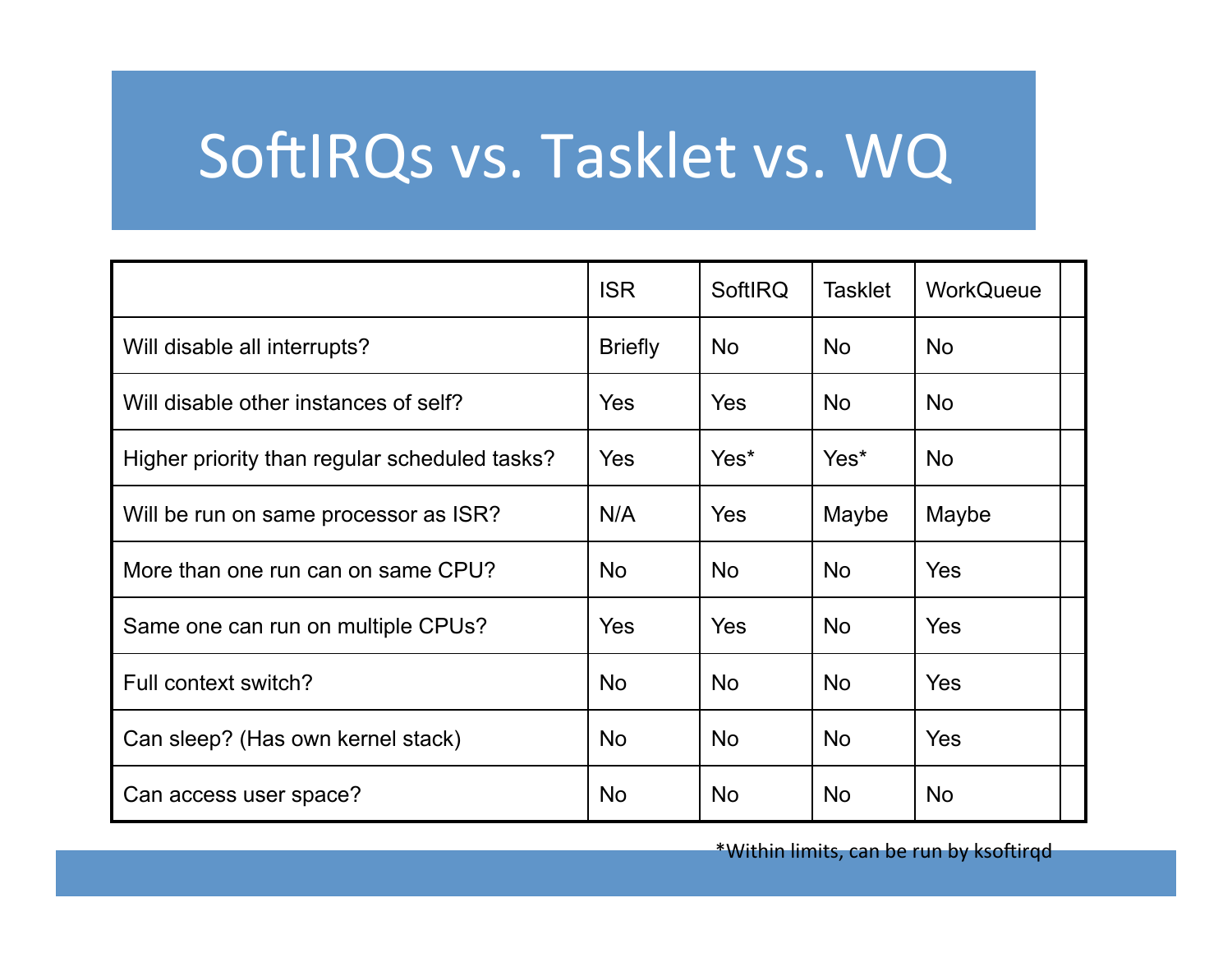## Return Code Path

- Interleaved assembly entry points:
	- ret\_from\_exception()
	- ret\_from\_intr()
	- ret\_from\_sys\_call()
	- ret\_from\_fork()
- Things that happen:
	- Run scheduler if necessary
	- $-$  Return to user mode if no nested handlers
		- Restore context, user-stack, switch mode
		- Re-enable interrupts if necessary
	- Deliver pending signals